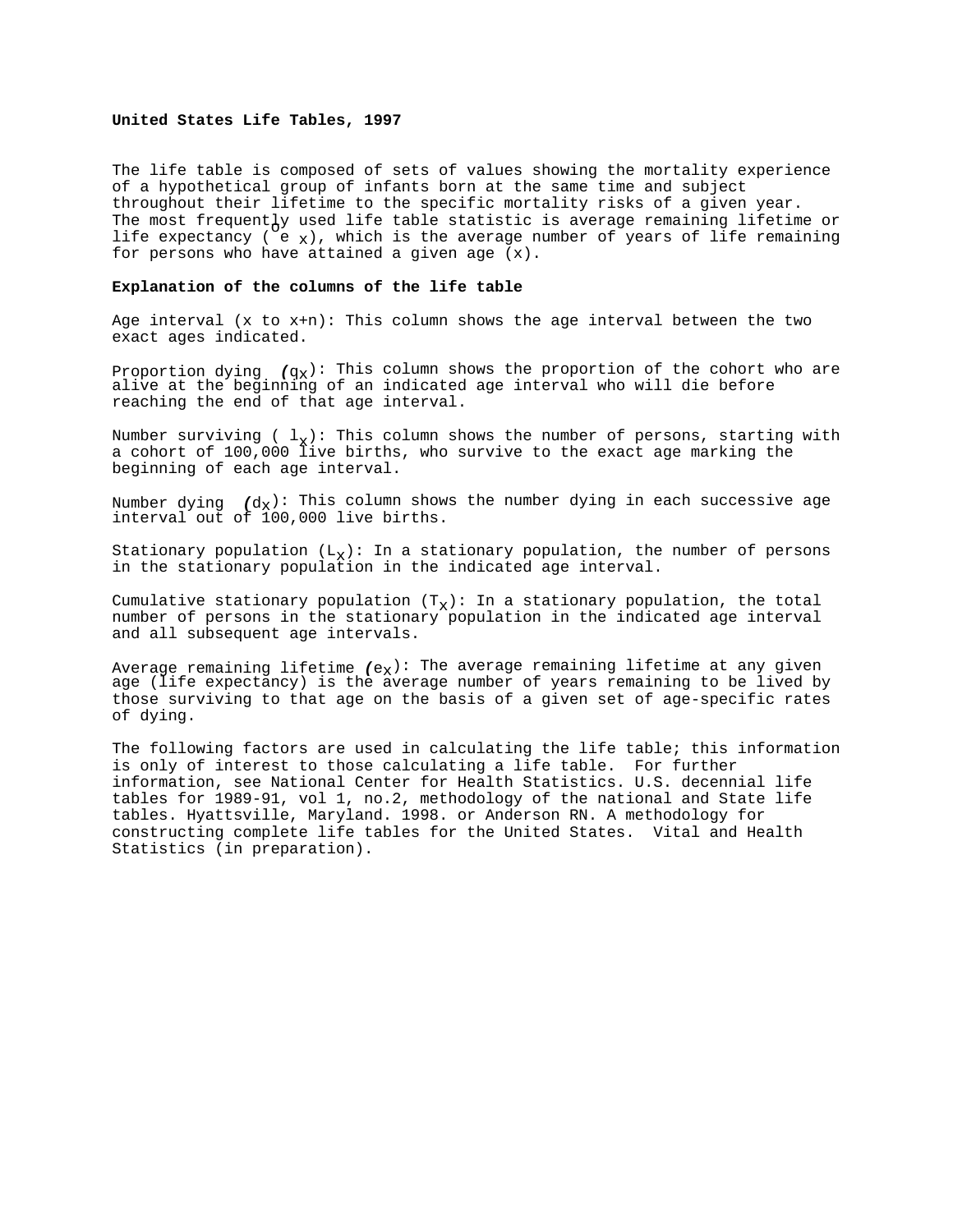|        | Factors used to construct 1997 U.S. life tables |            |             |
|--------|-------------------------------------------------|------------|-------------|
|        |                                                 |            | Slope of    |
|        |                                                 |            | change in   |
|        |                                                 | Separation | $q(x)$ ages |
|        | F                                               | factor     | $85 - 99$   |
| Total  | 1.00017330                                      | 0.130      | $-0.002379$ |
| Male   | 1.00027476                                      | 0.133      | $-0.00271$  |
| Female | 1.00007241                                      | 0.126      | $-0.003031$ |
|        |                                                 |            |             |
| While  | 1.00015079                                      | 0.129      | $-0.001902$ |
| Male   | 1.00025237                                      | 0.134      | $-0.00239$  |
| Female | 1.00005151                                      | 0.123      | $-0.002427$ |
|        |                                                 |            |             |
| Black  | 1.00032558                                      | 0.131      | $-0.001074$ |
| Male   | 1.00043041                                      | 0.133      | $-0.001586$ |
| Female | 1.00021151                                      | 0.129      | $-0.001512$ |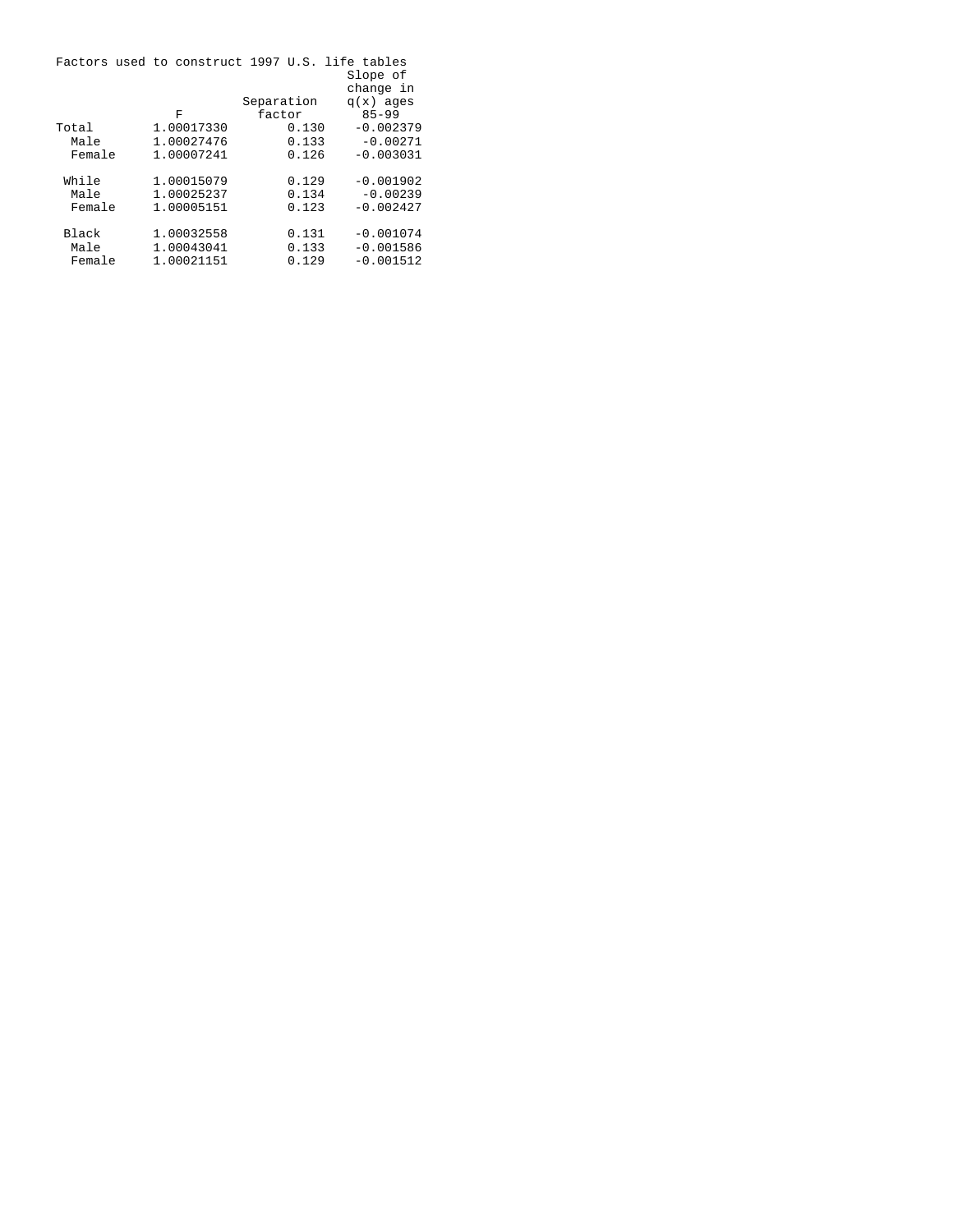Table 1. Life table for the total population: United States, 1997

|                        |                      | cabic for the cocal population. | Stationary                        |                      |                        |                         |
|------------------------|----------------------|---------------------------------|-----------------------------------|----------------------|------------------------|-------------------------|
|                        | Proportion           | Number                          | Number                            | Stationary           | population in          | Life                    |
|                        | dying                | living at                       | dying                             | population           | this and all           | expectancy              |
|                        | during               | beginning of                    | during                            | in the               | subsequent             | at beginning            |
| Age                    | age interval<br>q(x) | 1(x)                            | age interval age interval<br>d(x) | age interval<br>L(x) | age intervals<br>T(x)  | of age interval<br>e(x) |
| $0 - 1$                | 0.007225             | 100,000                         | 723                               | 99,371               | 7,650,789              | 76.51                   |
| $1 - 2$                | 0.000551             | 99,277                          | 55                                | 99,250               | 7,551,418              | 76.06                   |
| $2 - 3$                | 0.000362             | 99,223                          | 36                                | 99,205               | 7,452,168              | 75.11                   |
| $3 - 4$                | 0.000293             | 99,187                          | 29                                | 99,172               | 7,352,963              | 74.13                   |
| $4 - 5$                | 0.000230             | 99,158                          | 23                                | 99,146               | 7,253,791              | 73.15                   |
| $5 - 6$<br>$6 - 7$     | 0.000211             | 99,135<br>99,114                | 21<br>20                          | 99,125<br>99,104     | 7,154,644<br>7,055,520 | 72.17<br>71.19          |
| $7 - 8$                | 0.000198<br>0.000188 | 99,094                          | 19                                | 99,085               | 6,956,416              | 70.20                   |
| $8 - 9$                | 0.000173             | 99,076                          | 17                                | 99,067               | 6,857,330              | 69.21                   |
| $9 - 10$               | 0.000154             | 99,059                          | 15                                | 99,051               | 6,758,263              | 68.22                   |
| $10 - 11$              | 0.000139             | 99,043                          | 14                                | 99,037               | 6,659,212              | 67.24                   |
| $11 - 12$              | 0.000144             | 99,030                          | 14                                | 99,023               | 6,560,175              | 66.24                   |
| $12 - 13$              | 0.000188             | 99,016                          | 19                                | 99,006               | 6,461,153              | 65.25                   |
| $13 - 14$              | 0.000282             | 98,997                          | 28                                | 98,983               | 6,362,147              | 64.27                   |
| $14 - 15$<br>$15 - 16$ | 0.000409<br>0.000550 | 98,969<br>98,929                | 40<br>54                          | 98,949<br>98,901     | 6,263,164<br>6,164,215 | 63.28<br>62.31          |
| $16 - 17$              | 0.000678             | 98,874                          | 67                                | 98,841               | 6,065,313              | 61.34                   |
| $17 - 18$              | 0.000782             | 98,807                          | 77                                | 98,768               | 5,966,473              | 60.39                   |
| 18-19                  | 0.000849             | 98,730                          | 84                                | 98,688               | 5,867,704              | 59.43                   |
| $19 - 20$              | 0.000890             | 98,646                          | 88                                | 98,602               | 5,769,016              | 58.48                   |
| $20 - 21$              | 0.000930             | 98,558                          | 92                                | 98,512               | 5,670,414              | 57.53                   |
| $21 - 22$              | 0.000976             | 98,467                          | 96                                | 98,418               | 5,571,902              | 56.59                   |
| $22 - 23$              | 0.001005             | 98,370                          | 99                                | 98,321               | 5,473,483              | 55.64                   |
| $23 - 24$<br>$24 - 25$ | 0.001013<br>0.001007 | 98,272<br>98,172                | 100<br>99                         | 98,222<br>98,123     | 5,375,162<br>5,276,940 | 54.70<br>53.75          |
| $25 - 26$              | 0.000996             | 98,073                          | 98                                | 98,024               | 5,178,818              | 52.81                   |
| $26 - 27$              | 0.000991             | 97,975                          | 97                                | 97,927               | 5,080,794              | 51.86                   |
| $27 - 28$              | 0.001001             | 97,878                          | 98                                | 97,829               | 4,982,867              | 50.91                   |
| $28 - 29$              | 0.001033             | 97,780                          | 101                               | 97,730               | 4,885,037              | 49.96                   |
| $29 - 30$              | 0.001081             | 97,679                          | 106                               | 97,627               | 4,787,307              | 49.01                   |
| $30 - 31$              | 0.001136             | 97,574                          | 111                               | 97,518               | 4,689,680              | 48.06                   |
| $31 - 32$<br>$32 - 33$ | 0.001192<br>0.001256 | 97,463<br>97,347                | 116<br>122                        | 97,405<br>97,286     | 4,592,162<br>4,494,757 | 47.12<br>46.17          |
| $33 - 34$              | 0.001327             | 97,225                          | 129                               | 97,160               | 4,397,471              | 45.23                   |
| $34 - 35$              | 0.001404             | 97,096                          | 136                               | 97,027               | 4,300,311              | 44.29                   |
| $35 - 36$              | 0.001485             | 96,959                          | 144                               | 96,887               | 4,203,284              | 43.35                   |
| $36 - 37$              | 0.001572             | 96,815                          | 152                               | 96,739               | 4,106,396              | 42.41                   |
| $37 - 38$              | 0.001670             | 96,663                          | 161                               | 96,582               | 4,009,657              | 41.48                   |
| $38 - 39$              | 0.001784             | 96,502                          | 172                               | 96,416               | 3,913,075              | 40.55                   |
| $39 - 40$<br>$40 - 41$ | 0.001915<br>0.002060 | 96,330<br>96,145                | 185<br>198                        | 96,237<br>96,046     | 3,816,659<br>3,720,422 | 39.62<br>38.70          |
| $41 - 42$              | 0.002216             | 95,947                          | 213                               | 95,841               | 3,624,376              | 37.77                   |
| $42 - 43$              | 0.002387             | 95,734                          | 229                               | 95,620               | 3,528,535              | 36.86                   |
| $43 - 44$              | 0.002573             | 95,506                          | 246                               | 95,383               | 3,432,915              | 35.94                   |
| $44 - 45$              | 0.002776             | 95,260                          | 264                               | 95,128               | 3,337,532              | 35.04                   |
| $45 - 46$              | 0.003003             | 94,996                          | 285                               | 94,853               | 3, 242, 404            | 34.13                   |
| $46 - 47$              | 0.003254             | 94,710                          | 308                               | 94,556               | 3,147,551              | 33.23                   |
| $47 - 48$<br>$48 - 49$ | 0.003522             | 94,402                          | 332                               | 94,236               | 3,052,995              | 32.34                   |
| $49 - 50$              | 0.003805<br>0.004107 | 94,070<br>93,712                | 358<br>385                        | 93,891<br>93,519     | 2,958,759<br>2,864,868 | 31.45<br>30.57          |
| $50 - 51$              | 0.004444             | 93,327                          | 415                               | 93,120               | 2,771,349              | 29.70                   |
| $51 - 52$              | 0.004825             | 92,912                          | 448                               | 92,688               | 2,678,229              | 28.83                   |
| $52 - 53$              | 0.005244             | 92,464                          | 485                               | 92,221               | 2,585,541              | 27.96                   |
| $53 - 54$              | 0.005708             | 91,979                          | 525                               | 91,717               | 2,493,320              | 27.11                   |
| $54 - 55$              | 0.006234             | 91,454                          | 570                               | 91,169               | 2,401,603              | 26.26                   |
| $55 - 56$              | 0.006845             | 90,884                          | 622                               | 90,573               | 2,310,434              | 25.42                   |
| $56 - 57$<br>$57 - 58$ | 0.007548<br>0.008327 | 90,262<br>89,580                | 681<br>746                        | 89,921<br>89,208     | 2,219,861<br>2,129,940 | 24.59<br>23.78          |
| $58 - 59$              | 0.009161             | 88,835                          | 814                               | 88,428               | 2,040,733              | 22.97                   |
| $59 - 60$              | 0.010046             | 88,021                          | 884                               | 87,579               | 1,952,305              | 22.18                   |
| 60-61                  | 0.011011             | 87,136                          | 959                               | 86,657               | 1,864,727              | 21.40                   |
| $61 - 62$              | 0.012078             | 86,177                          | 1,041                             | 85,657               | 1,778,070              | 20.63                   |
| $62 - 63$              | 0.013214             | 85,136                          | 1,125                             | 84,574               | 1,692,413              | 19.88                   |
| $63 - 64$              | 0.014394             | 84,011                          | 1,209                             | 83,407               | 1,607,839              | 19.14                   |
| 64-65                  | 0.015604             | 82,802                          | 1,292                             | 82,156               | 1,524,433              | 18.41                   |
| 65-66<br>66-67         | 0.016786<br>0.018024 | 81,510<br>80,142                | 1,368<br>1,444                    | 80,826<br>79,419     | 1,442,277<br>1,361,451 | 17.69<br>16.99          |
| $67 - 68$              | 0.019482             | 78,697                          | 1,533                             | 77,931               | 1,282,032              | 16.29                   |
| 68-69                  | 0.021274             | 77,164                          | 1,642                             | 76,343               | 1,204,101              | 15.60                   |
| 69-70                  | 0.023376             | 75,522                          | 1,765                             | 74,640               | 1,127,758              | 14.93                   |
| 70-71                  | 0.025652             | 73,757                          | 1,892                             | 72,811               | 1,053,118              | 14.28                   |
| 71-72                  | 0.027986             | 71,865                          | 2,011                             | 70,859               | 980,307                | 13.64                   |
| $72 - 73$              | 0.030432             | 69,854                          | 2,126                             | 68,791               | 909,447                | 13.02                   |
| $73 - 74$              | 0.032968             | 67,728                          | 2,233                             | 66,612               | 840,657                | 12.41                   |
| 74-75<br>$75 - 76$     | 0.035629<br>0.038427 | 65,495<br>63,162                | 2,334<br>2,427                    | 64,328<br>61,948     | 774,045<br>709,716     | 11.82<br>11.24          |
| $76 - 77$              | 0.041468             | 60,735                          | 2,519                             | 59,475               | 647,768                | 10.67                   |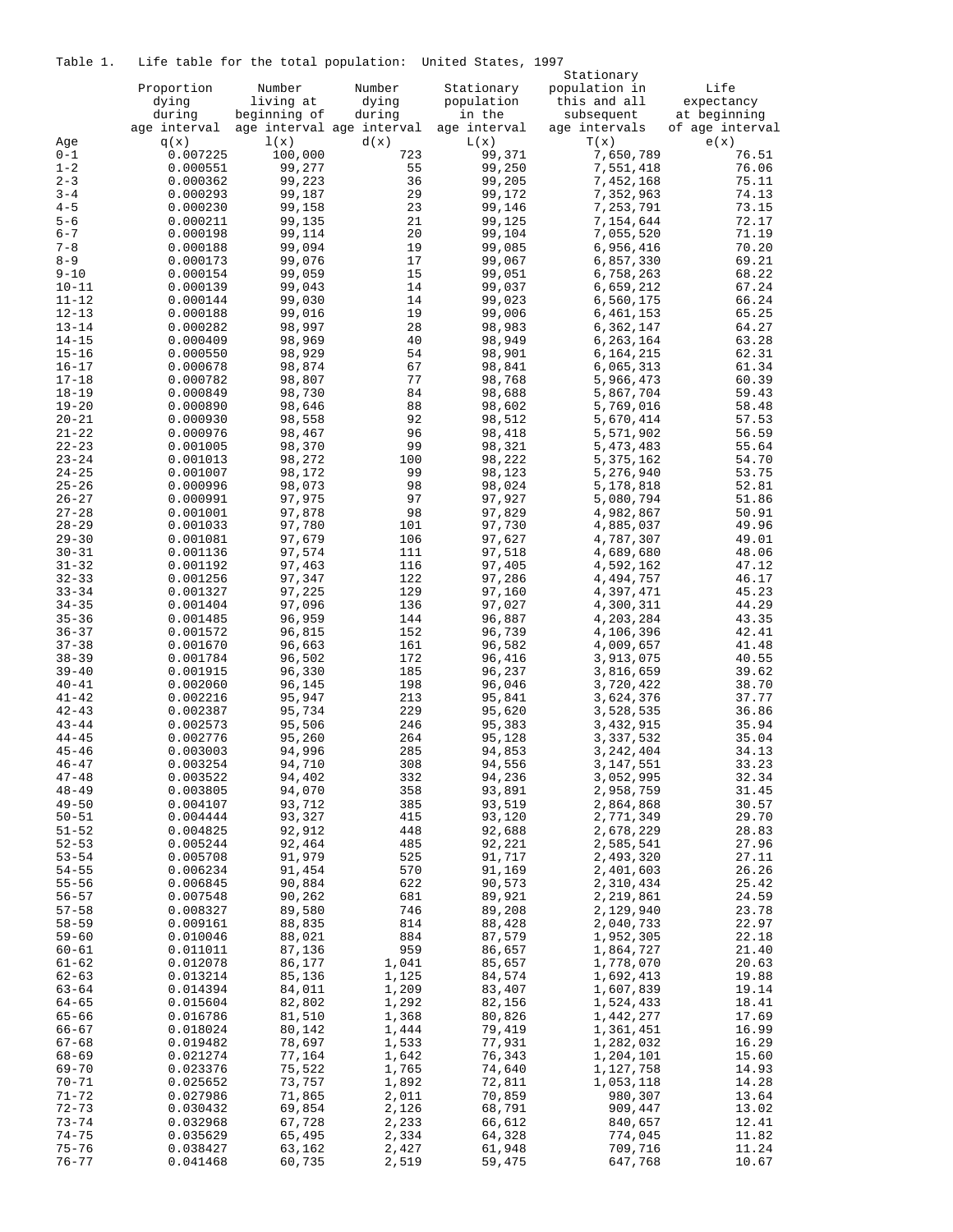|  |  |  |  |  |  | Table 1. Life table for the total population: United States, 1997--Con. |  |  |  |
|--|--|--|--|--|--|-------------------------------------------------------------------------|--|--|--|
|--|--|--|--|--|--|-------------------------------------------------------------------------|--|--|--|

| tante t.   |              |              |                           | The capic for the cocal population. Onfeca beaces, 1997, Con. |               |                 |
|------------|--------------|--------------|---------------------------|---------------------------------------------------------------|---------------|-----------------|
|            |              |              |                           |                                                               | Stationary    |                 |
|            | Proportion   | Number       | Number                    | Stationary                                                    | population in | Life            |
|            | dying        | living at    | dying                     | population                                                    | this and all  | expectancy      |
|            | during       | beginning of | during                    | in the                                                        | subsequent    | at beginning    |
|            | age interval |              | age interval age interval | age interval                                                  | age intervals | of age interval |
| Age        | q(x)         | 1(x)         | d(x)                      | L(x)                                                          | T(x)          | e(x)            |
| $77 - 78$  | 0.044936     | 58,216       | 2,616                     | 56,908                                                        | 588,293       | 10.11           |
| $78 - 79$  | 0.049036     | 55,600       | 2,726                     | 54,237                                                        | 531,385       | 9.56            |
| $79 - 80$  | 0.053854     | 52,874       | 2,847                     | 51,450                                                        | 477,148       | 9.02            |
| $80 - 81$  | 0.059383     | 50,026       | 2,971                     | 48,541                                                        | 425,698       | 8.51            |
| $81 - 82$  | 0.065545     | 47,055       | 3,084                     | 45,513                                                        | 377,158       | 8.02            |
| $82 - 83$  | 0.072407     | 43,971       | 3,184                     | 42,379                                                        | 331,644       | 7.54            |
| $83 - 84$  | 0.079904     | 40,787       | 3,259                     | 39,158                                                        | 289,265       | 7.09            |
| $84 - 85$  | 0.088120     | 37,528       | 3,307                     | 35,875                                                        | 250,107       | 6.66            |
| $85 - 86$  | 0.096532     | 34,221       | 3,303                     | 32,570                                                        | 214,232       | 6.26            |
| $86 - 87$  | 0.105557     | 30,918       | 3,264                     | 29,286                                                        | 181,663       | 5.88            |
| $87 - 88$  | 0.115391     | 27,654       | 3,191                     | 26,059                                                        | 152,376       | 5.51            |
| $88 - 89$  | 0.126156     | 24,463       | 3,086                     | 22,920                                                        | 126,318       | 5.16            |
| $89 - 90$  | 0.138020     | 21,377       | 2,950                     | 19,902                                                        | 103,398       | 4.84            |
| $90 - 91$  | 0.150853     | 18,427       | 2,780                     | 17,037                                                        | 83,496        | 4.53            |
| $91 - 92$  | 0.164287     | 15,647       | 2,571                     | 14,362                                                        | 66,459        | 4.25            |
| $92 - 93$  | 0.178126     | 13,076       | 2,329                     | 11,912                                                        | 52,097        | 3.98            |
| $93 - 94$  | 0.192500     | 10,747       | 2,069                     | 9,713                                                         | 40,186        | 3.74            |
| $94 - 95$  | 0.207636     | 8,678        | 1,802                     | 7.777                                                         | 30,473        | 3.51            |
| $95 - 96$  | 0.223543     | 6,876        | 1,537                     | 6,108                                                         | 22,696        | 3.30            |
| $96 - 97$  | 0.239986     | 5,339        | 1,281                     | 4,699                                                         | 16,588        | 3.11            |
| $97 - 98$  | 0.256532     | 4,058        | 1,041                     | 3,537                                                         | 11,889        | 2.93            |
| $98 - 99$  | 0.272947     | 3,017        | 823                       | 2,605                                                         | 8,352         | 2.77            |
| $99 - 100$ | 0.289145     | 2,193        | 634                       | 1,876                                                         | 5,747         | 2.62            |
| $100+$     | 1,00000      | 1,559        | 1,559                     | 3,871                                                         | 3,871         | 2.48            |
|            |              |              |                           |                                                               |               |                 |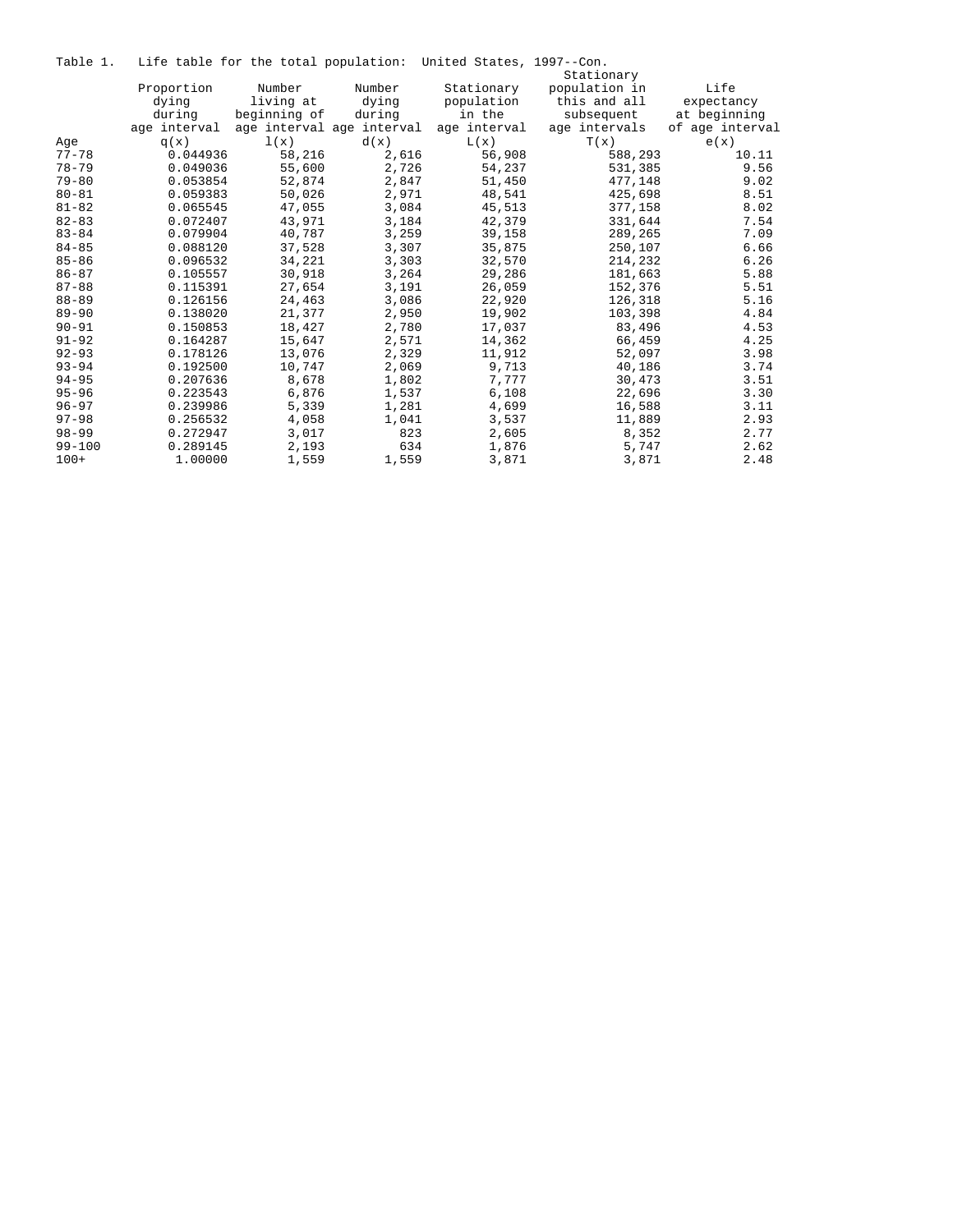# Table 2. Life table for males: United States, 1997

|                        |                      |                  |                           |                  | Stationary             |                 |
|------------------------|----------------------|------------------|---------------------------|------------------|------------------------|-----------------|
|                        | Proportion           | Number           | Number                    | Stationary       | population in          | Life            |
|                        | dying                | living at        | dying                     | population       | this and all           | expectancy      |
|                        | during               | beginning of     | during                    | in the           | subsequent             | at beginning    |
|                        | age interval         |                  | age interval age interval | age interval     | age intervals          | of age interval |
| Age                    | q(x)                 | 1(x)             | d(x)                      | L(x)             | T(x)                   | e(x)            |
| $0 - 1$                | 0.007951             | 100,000          | 795                       | 99,311           | 7,355,907              | 73.56           |
| $1 - 2$                | 0.000601             | 99,205           | 60                        | 99,175           | 7,256,597              | 73.15           |
| $2 - 3$                | 0.000405             | 99,145           | 40                        | 99,125           | 7,157,422              | 72.19           |
| $3 - 4$                | 0.000330             | 99,105           | 33                        | 99,089           | 7,058,296              | 71.22           |
| $4 - 5$                | 0.000256             | 99,072           | 25                        | 99,060           | 6,959,208              | 70.24           |
| $5 - 6$                | 0.000230             | 99,047<br>99,024 | 23                        | 99,036           | 6,860,148              | 69.26           |
| $6 - 7$<br>$7 - 8$     | 0.000219             | 99,002           | 22<br>21                  | 99,013<br>98,992 | 6,761,112              | 68.28<br>67.29  |
| $8 - 9$                | 0.000209<br>0.000190 | 98,982           | 19                        | 98,972           | 6,662,099<br>6,563,107 | 66.31           |
| $9 - 10$               | 0.000163             | 98,963           | 16                        | 98,955           | 6,464,134              | 65.32           |
| $10 - 11$              | 0.000141             | 98,947           | 14                        | 98,940           | 6,365,180              | 64.33           |
| $11 - 12$              | 0.000148             | 98,933           | 15                        | 98,925           | 6,266,240              | 63.34           |
| $12 - 13$              | 0.000213             | 98,918           | 21                        | 98,908           | 6,167,314              | 62.35           |
| $13 - 14$              | 0.000352             | 98,897           | 35                        | 98,880           | 6,068,407              | 61.36           |
| $14 - 15$              | 0.000539             | 98,862           | 53                        | 98,836           | 5,969,527              | 60.38           |
| $15 - 16$              | 0.000744             | 98,809           | 74                        | 98,772           | 5,870,691              | 59.41           |
| $16 - 17$              | 0.000931             | 98,735           | 92                        | 98,690           | 5,771,919              | 58.46           |
| $17 - 18$              | 0.001086             | 98,644           | 107                       | 98,590           | 5,673,230              | 57.51           |
| $18 - 19$              | 0.001197             | 98,536           | 118                       | 98,477           | 5,574,640              | 56.57           |
| $19 - 20$              | 0.001275             | 98,418           | 125                       | 98,356           | 5,476,162              | 55.64           |
| $20 - 21$              | 0.001355             | 98,293           | 133                       | 98,226           | 5,377,806              | 54.71           |
| $21 - 22$              | 0.001439             | 98,160           | 141                       | 98,089           | 5,279,580              | 53.79           |
| $22 - 23$              | 0.001492             | 98,019           | 146                       | 97,945           | 5,181,491              | 52.86           |
| $23 - 24$              | 0.001501             | 97,872           | 147                       | 97,799           | 5,083,545              | 51.94           |
| $24 - 25$              | 0.001479             | 97,725           | 145                       | 97,653           | 4,985,746              | 51.02           |
| $25 - 26$              | 0.001445             | 97,581           | 141                       | 97,510           | 4,888,093              | 50.09           |
| $26 - 27$              | 0.001422             | 97,440           | 139                       | 97,371           | 4,790,583              | 49.16           |
| $27 - 28$              | 0.001421             | 97,301           | 138                       | 97,232           | 4,693,212              | 48.23           |
| $28 - 29$              | 0.001455             | 97,163           | 141                       | 97,092           | 4,595,980              | 47.30           |
| $29 - 30$              | 0.001515             | 97,022           | 147                       | 96,948           | 4,498,888              | 46.37           |
| $30 - 31$              | 0.001583             | 96,875           | 153                       | 96,798           | 4,401,939              | 45.44           |
| $31 - 32$              | 0.001651             | 96,721           | 160                       | 96,641           | 4,305,141              | 44.51           |
| $32 - 33$              | 0.001726             | 96,562           | 167                       | 96,478           | 4,208,500              | 43.58           |
| $33 - 34$              | 0.001806             | 96,395           | 174                       | 96,308           | 4,112,022              | 42.66           |
| $34 - 35$              | 0.001891             | 96,221           | 182                       | 96,130           | 4,015,714              | 41.73           |
| $35 - 36$<br>$36 - 37$ | 0.001981             | 96,039<br>95,849 | 190<br>199                | 95,944<br>95,749 | 3,919,584<br>3,823,640 | 40.81<br>39.89  |
| $37 - 38$              | 0.002079<br>0.002196 | 95,649           | 210                       | 95,544           | 3,727,891              | 38.97           |
| $38 - 39$              | 0.002337             | 95,439           | 223                       | 95,328           | 3,632,346              | 38.06           |
| $39 - 40$              | 0.002504             | 95,216           | 238                       | 95,097           | 3,537,018              | 37.15           |
| $40 - 41$              | 0.002688             | 94,978           | 255                       | 94,850           | 3,441,921              | 36.24           |
| $41 - 42$              | 0.002886             | 94,723           | 273                       | 94,586           | 3,347,071              | 35.34           |
| $42 - 43$              | 0.003104             | 94,449           | 293                       | 94,303           | 3, 252, 485            | 34.44           |
| $43 - 44$              | 0.003346             | 94,156           | 315                       | 93,999           | 3,158,182              | 33.54           |
| $44 - 45$              | 0.003611             | 93,841           | 339                       | 93,672           | 3,064,184              | 32.65           |
| $45 - 46$              | 0.003909             | 93,502           | 366                       | 93,319           | 2,970,512              | 31.77           |
| $46 - 47$              | 0.004237             | 93,137           | 395                       | 92,939           | 2,877,193              | 30.89           |
| $47 - 48$              | 0.004577             | 92,742           | 424                       | 92,530           | 2,784,253              | 30.02           |
| $48 - 49$              | 0.004920             | 92,318           | 454                       | 92,091           | 2,691,723              | 29.16           |
| $49 - 50$              | 0.005277             | 91,863           | 485                       | 91,621           | 2,599,633              | 28.30           |
| $50 - 51$              | 0.005671             | 91,379           | 518                       | 91,120           | 2,508,012              | 27.45           |
| $51 - 52$              | 0.006120             | 90,860           | 556                       | 90,582           | 2,416,892              | 26.60           |
| $52 - 53$              | 0.006621             | 90,304           | 598                       | 90,005           | 2,326,310              | 25.76           |
| $53 - 54$              | 0.007188             | 89,706           | 645                       | 89,384           | 2,236,304              | 24.93           |
| $54 - 55$              | 0.007840             | 89,062           | 698                       | 88,713           | 2,146,920              | 24.11           |
| $55 - 56$<br>$56 - 57$ | 0.008599             | 88,363<br>87,604 | 760                       | 87,984<br>87,189 | 2,058,208              | 23.29           |
| $57 - 58$              | 0.009472<br>0.010448 | 86,774           | 830<br>907                |                  | 1,970,224              | 22.49<br>21.70  |
| $58 - 59$              | 0.011499             | 85,867           | 987                       | 86,320<br>85,374 | 1,883,036<br>1,796,715 | 20.92           |
| $59 - 60$              | 0.012620             | 84,880           | 1,071                     | 84,344           | 1,711,342              | 20.16           |
| $60 - 61$              | 0.013831             | 83,809           | 1,159                     | 83,229           | 1,626,997              | 19.41           |
| $61 - 62$              | 0.015172             | 82,649           | 1,254                     | 82,022           | 1,543,768              | 18.68           |
| $62 - 63$              | 0.016626             | 81,395           | 1,353                     | 80,719           | 1,461,746              | 17.96           |
| $63 - 64$              | 0.018175             | 80,042           | 1,455                     | 79,315           | 1,381,027              | 17.25           |
| $64 - 65$              | 0.019790             | 78,587           | 1,555                     | 77,810           | 1,301,712              | 16.56           |
| $65 - 66$              | 0.021374             | 77,032           | 1,646                     | 76,209           | 1,223,902              | 15.89           |
| $66 - 67$              | 0.023008             | 75,386           | 1,734                     | 74,519           | 1,147,693              | 15.22           |
| $67 - 68$              | 0.024895             | 73,651           | 1,834                     | 72,734           | 1,073,175              | 14.57           |
| $68 - 69$              | 0.027183             | 71,818           | 1,952                     | 70,842           | 1,000,440              | 13.93           |
| $69 - 70$              | 0.029853             | 69,865           | 2,086                     | 68,823           | 929,599                | 13.31           |
| $70 - 71$              | 0.032751             | 67,780           | 2,220                     | 66,670           | 860,776                | 12.70           |
| $71 - 72$              | 0.035726             | 65,560           | 2,342                     | 64,389           | 794,106                | 12.11           |
| $72 - 73$              | 0.038825             | 63,218           | 2,454                     | 61,991           | 729,717                | 11.54           |
| $73 - 74$              | 0.041996             | 60,763           | 2,552                     | 59,487           | 667,727                | 10.99           |
| $74 - 75$              | 0.045271             | 58,212           | 2,635                     | 56,894           | 608,239                | 10.45           |
| $75 - 76$              | 0.048690             | 55,576           | 2,706                     | 54,223           | 551,345                | 9.92            |
| $76 - 77$              | 0.052385             | 52,870           | 2,770                     | 51,485           | 497,122                | 9.40            |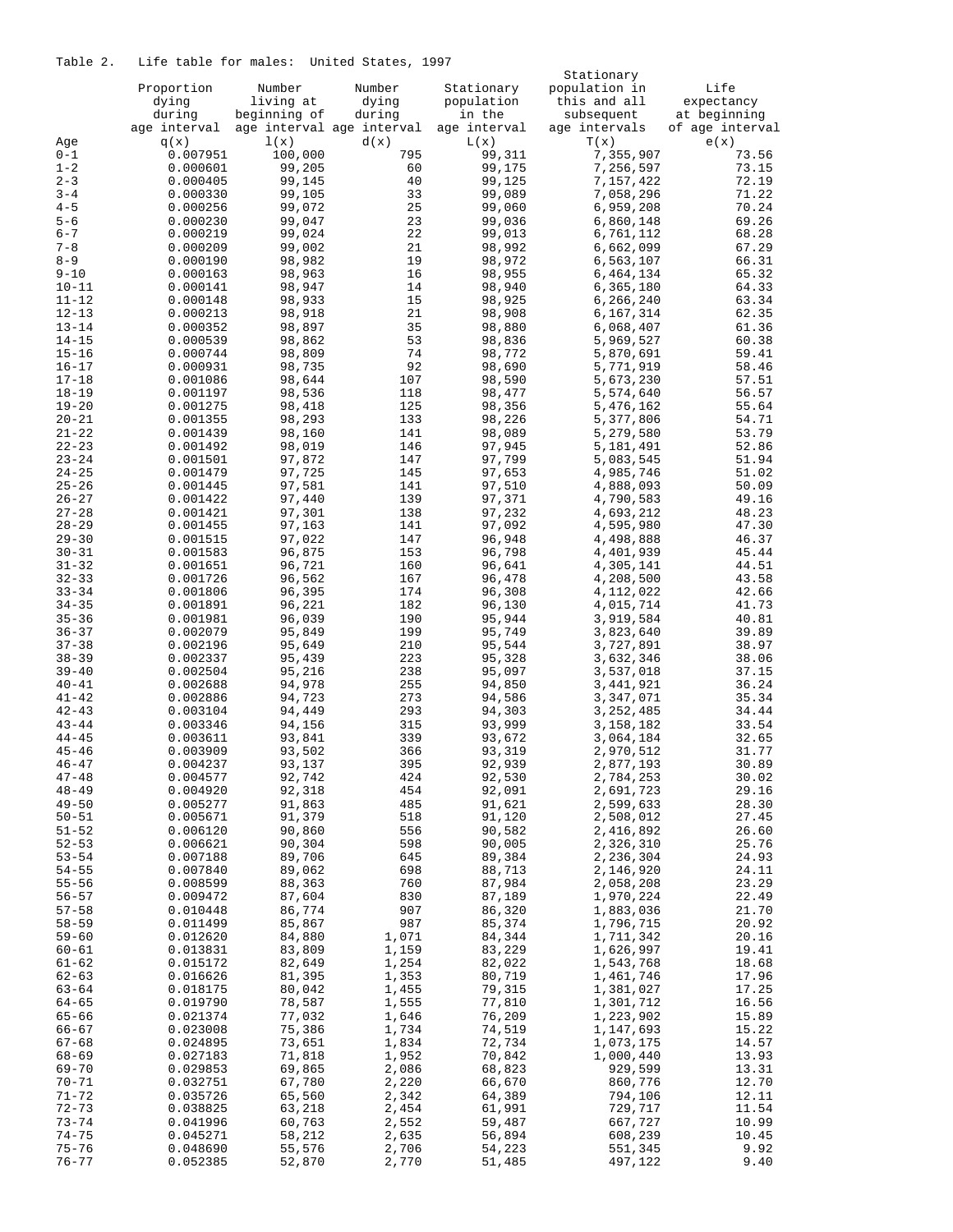Table 2. Life table for males: United States, 1997--Con.

|            |              |              |                           |              | Stationary    |                 |
|------------|--------------|--------------|---------------------------|--------------|---------------|-----------------|
|            | Proportion   | Number       | Number                    | Stationary   | population in | Life            |
|            | dying        | living at    | dying                     | population   | this and all  | expectancy      |
|            | during       | beginning of | during                    | in the       | subsequent    | at beginning    |
|            | age interval |              | age interval age interval | age interval | age intervals | of age interval |
| Age        | q(x)         | 1(x)         | d(x)                      | L(x)         | T(x)          | e(x)            |
| $77 - 78$  | 0.056556     | 50,101       | 2,834                     | 48,684       | 445,637       | 8.89            |
| $78 - 79$  | 0.061487     | 47,267       | 2,906                     | 45,814       | 396,953       | 8.40            |
| $79 - 80$  | 0.067341     | 44,361       | 2,987                     | 42,867       | 351,139       | 7.92            |
| $80 - 81$  | 0.074320     | 41,374       | 3,075                     | 39,836       | 308,272       | 7.45            |
| $81 - 82$  | 0.082275     | 38,299       | 3,151                     | 36,723       | 268,436       | 7.01            |
| $82 - 83$  | 0.090933     | 35,148       | 3,196                     | 33,550       | 231,713       | 6.59            |
| $83 - 84$  | 0.099807     | 31,952       | 3,189                     | 30,357       | 198,163       | 6.20            |
| $84 - 85$  | 0.108926     | 28,763       | 3,133                     | 27,196       | 167,806       | 5.83            |
| $85 - 86$  | 0.118741     | 25,630       | 3,043                     | 24,108       | 140,610       | 5.49            |
| $86 - 87$  | 0.128918     | 22,586       | 2,912                     | 21,130       | 116,502       | 5.16            |
| $87 - 88$  | 0.139884     | 19,675       | 2,752                     | 18,298       | 95,372        | 4.85            |
| $88 - 89$  | 0.151766     | 16,922       | 2,568                     | 15,638       | 77,073        | 4.55            |
| $89 - 90$  | 0.164610     | 14,354       | 2,363                     | 13,173       | 61,435        | 4.28            |
| $90 - 91$  | 0.178234     | 11,991       | 2,137                     | 10,923       | 48,262        | 4.02            |
| $91 - 92$  | 0.192365     | 9,854        | 1,896                     | 8,906        | 37,339        | 3.79            |
| $92 - 93$  | 0.206760     | 7,958        | 1,645                     | 7,136        | 28,433        | 3.57            |
| $93 - 94$  | 0.221327     | 6,313        | 1,397                     | 5,614        | 21,297        | 3.37            |
| $94 - 95$  | 0.236030     | 4,916        | 1,160                     | 4,336        | 15,683        | 3.19            |
| $95 - 96$  | 0.250906     | 3,755        | 942                       | 3,284        | 11,347        | 3.02            |
| $96 - 97$  | 0.265935     | 2,813        | 748                       | 2,439        | 8,063         | 2.87            |
| $97 - 98$  | 0.281029     | 2,065        | 580                       | 1,775        | 5,624         | 2.72            |
| $98 - 99$  | 0.296149     | 1,485        | 440                       | 1,265        | 3,849         | 2.59            |
| $99 - 100$ | 0.311269     | 1,045        | 325                       | 882          | 2,584         | 2.47            |
| $100+$     | 1,00000      | 720          | 720                       | 1,702        | 1,702         | 2.36            |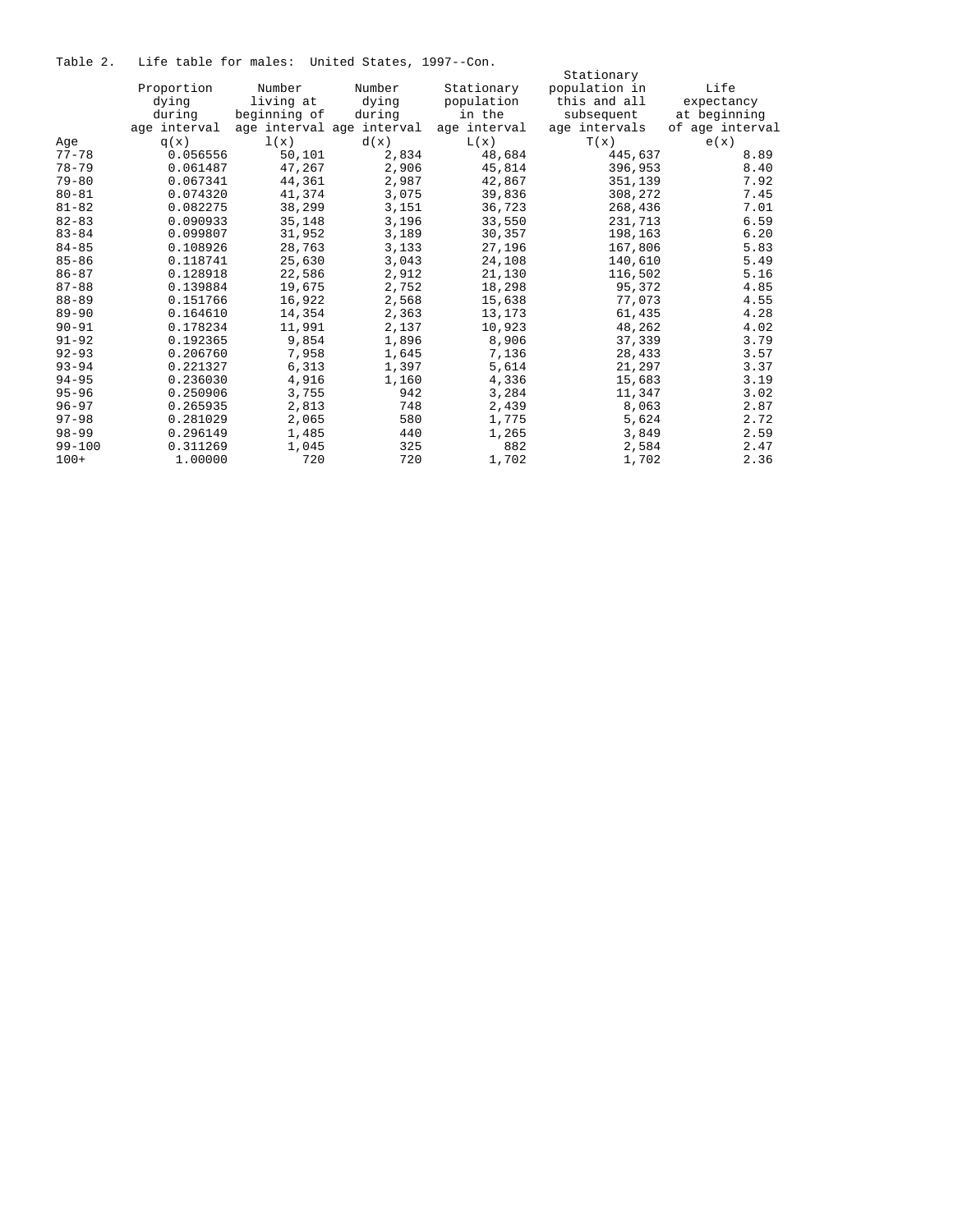# Table 3. Life table for females: United States, 1997

|           |              |              |                           |              | Stationary    |                 |
|-----------|--------------|--------------|---------------------------|--------------|---------------|-----------------|
|           | Proportion   | Number       | Number                    | Stationary   | population in | Life            |
|           | dying        | living at    | dying                     | population   | this and all  | expectancy      |
|           | during       | beginning of | during                    | in the       | subsequent    | at beginning    |
|           | age interval |              | age interval age interval | age interval | age intervals | of age interval |
|           |              |              |                           |              |               |                 |
| Age       | q(x)         | 1(x)         | d(x)                      | L(x)         | T(x)          | e(x)            |
| $0 - 1$   | 0.006171     | 100,000      | 617                       | 99,465       | 7,936,415     | 79.36           |
| $1 - 2$   | 0.000500     | 99,383       | 50                        | 99,358       | 7,836,950     | 78.86           |
| $2 - 3$   | 0.000317     | 99,333       | 32                        | 99,317       | 7,737,592     | 77.90           |
| $3 - 4$   | 0.000254     | 99,302       | 25                        | 99,289       | 7,638,274     | 76.92           |
| $4 - 5$   | 0.000201     | 99,276       | 20                        | 99,266       | 7,538,985     | 75.94           |
| $5 - 6$   | 0.000190     | 99,256       | 19                        | 99,247       | 7,439,719     | 74.95           |
|           |              |              |                           |              |               |                 |
| $6 - 7$   | 0.000176     | 99,238       | 17                        | 99,229       | 7,340,472     | 73.97           |
| $7 - 8$   | 0.000165     | 99,220       | 16                        | 99,212       | 7,241,243     | 72.98           |
| $8 - 9$   | 0.000155     | 99,204       | 15                        | 99,196       | 7,142,031     | 71.99           |
| $9 - 10$  | 0.000144     | 99,188       | 14                        | 99,181       | 7,042,835     | 71.00           |
| $10 - 11$ | 0.000136     | 99,174       | 13                        | 99,167       | 6,943,654     | 70.01           |
| $11 - 12$ | 0.000139     | 99,161       | 14                        | 99,154       | 6,844,486     | 69.02           |
|           |              | 99,147       |                           |              |               |                 |
| $12 - 13$ | 0.000161     |              | 16                        | 99,139       | 6,745,333     | 68.03           |
| $13 - 14$ | 0.000208     | 99,131       | 21                        | 99,121       | 6,646,194     | 67.04           |
| $14 - 15$ | 0.000271     | 99,110       | 27                        | 99,097       | 6,547,073     | 66.06           |
| $15 - 16$ | 0.000344     | 99,083       | 34                        | 99,066       | 6,447,977     | 65.08           |
| $16 - 17$ | 0.000410     | 99,049       | 41                        | 99,029       | 6,348,910     | 64.10           |
| $17 - 18$ | 0.000457     | 99,009       | 45                        | 98,986       | 6,249,881     | 63.12           |
| $18 - 19$ | 0.000479     | 98,963       | 47                        | 98,940       | 6,150,895     | 62.15           |
| $19 - 20$ | 0.000481     | 98,916       | 48                        | 98,892       | 6,051,956     | 61.18           |
|           |              |              |                           |              |               |                 |
| $20 - 21$ | 0.000479     | 98,868       | 47                        | 98,845       | 5,953,063     | 60.21           |
| $21 - 22$ | 0.000484     | 98,821       | 48                        | 98,797       | 5,854,219     | 59.24           |
| $22 - 23$ | 0.000491     | 98,773       | 49                        | 98,749       | 5,755,421     | 58.27           |
| $23 - 24$ | 0.000503     | 98,725       | 50                        | 98,700       | 5,656,672     | 57.30           |
| $24 - 25$ | 0.000518     | 98,675       | 51                        | 98,650       | 5,557,972     | 56.33           |
| $25 - 26$ | 0.000535     | 98,624       | 53                        | 98,598       | 5,459,323     | 55.35           |
| $26 - 27$ | 0.000554     | 98,571       | 55                        | 98,544       | 5,360,725     | 54.38           |
|           |              |              |                           |              |               |                 |
| $27 - 28$ | 0.000578     | 98,517       | 57                        | 98,488       | 5,262,181     | 53.41           |
| $28 - 29$ | 0.000610     | 98,460       | 60                        | 98,430       | 5,163,693     | 52.44           |
| $29 - 30$ | 0.000648     | 98,400       | 64                        | 98,368       | 5,065,264     | 51.48           |
| $30 - 31$ | 0.000690     | 98,336       | 68                        | 98,302       | 4,966,896     | 50.51           |
| $31 - 32$ | 0.000735     | 98,268       | 72                        | 98,232       | 4,868,594     | 49.54           |
| $32 - 33$ | 0.000789     | 98,196       | 77                        | 98,157       | 4,770,362     | 48.58           |
| $33 - 34$ | 0.000851     | 98,118       | 84                        | 98,076       | 4,672,205     | 47.62           |
|           |              |              | 90                        |              |               |                 |
| $34 - 35$ | 0.000920     | 98,035       |                           | 97,990       | 4,574,129     | 46.66           |
| $35 - 36$ | 0.000992     | 97,945       | 97                        | 97,896       | 4,476,139     | 45.70           |
| $36 - 37$ | 0.001066     | 97,847       | 104                       | 97,795       | 4,378,243     | 44.75           |
| $37 - 38$ | 0.001146     | 97,743       | 112                       | 97,687       | 4,280,448     | 43.79           |
| $38 - 39$ | 0.001234     | 97,631       | 120                       | 97,571       | 4,182,761     | 42.84           |
| $39 - 40$ | 0.001331     | 97,511       | 130                       | 97,446       | 4,085,190     | 41.89           |
| $40 - 41$ | 0.001439     | 97,381       | 140                       | 97,311       | 3,987,744     | 40.95           |
| $41 - 42$ | 0.001556     | 97,241       | 151                       | 97,165       | 3,890,433     | 40.01           |
| $42 - 43$ |              | 97,089       |                           |              | 3,793,268     |                 |
|           | 0.001681     |              | 163                       | 97,008       |               | 39.07           |
| $43 - 44$ | 0.001815     | 96,926       | 176                       | 96,838       | 3,696,261     | 38.13           |
| $44 - 45$ | 0.001960     | 96,750       | 190                       | 96,655       | 3,599,422     | 37.20           |
| $45 - 46$ | 0.002120     | 96,561       | 205                       | 96,458       | 3,502,767     | 36.28           |
| $46 - 47$ | 0.002301     | 96,356       | 222                       | 96,245       | 3,406,308     | 35.35           |
| $47 - 48$ | 0.002503     | 96,134       | 241                       | 96,014       | 3,310,063     | 34.43           |
| $48 - 49$ | 0.002730     | 95,894       | 262                       | 95,763       | 3,214,049     | 33.52           |
| $49 - 50$ | 0.002984     | 95,632       | 285                       | 95,489       | 3,118,287     | 32.61           |
|           |              |              |                           |              |               |                 |
| $50 - 51$ | 0.003270     | 95,346       | 312                       | 95,191       | 3,022,798     | 31.70           |
| $51 - 52$ | 0.003589     | 95,035       | 341                       | 94,864       | 2,927,607     | 30.81           |
| $52 - 53$ | 0.003934     | 94,694       | 373                       | 94,507       | 2,832,743     | 29.91           |
| $53 - 54$ | 0.004308     | 94,321       | 406                       | 94,118       | 2,738,236     | 29.03           |
| $54 - 55$ | 0.004722     | 93,915       | 443                       | 93,693       | 2,644,118     | 28.15           |
| $55 - 56$ | 0.005203     | 93,471       | 486                       | 93,228       | 2,550,425     | 27.29           |
| $56 - 57$ | 0.005758     | 92,985       | 535                       | 92,717       | 2,457,197     | 26.43           |
| $57 - 58$ | 0.006366     | 92,449       | 589                       | 92,155       | 2,364,480     | 25.58           |
|           |              |              |                           |              |               |                 |
| $58 - 59$ | 0.007011     | 91,861       | 644                       | 91,539       | 2,272,325     | 24.74           |
| $59 - 60$ | 0.007691     | 91,217       | 702                       | 90,866       | 2,180,786     | 23.91           |
| $60 - 61$ | 0.008443     | 90,515       | 764                       | 90,133       | 2,089,920     | 23.09           |
| $61 - 62$ | 0.009278     | 89,751       | 833                       | 89,335       | 1,999,787     | 22.28           |
| $62 - 63$ | 0.010152     | 88,918       | 903                       | 88,467       | 1,910,452     | 21.49           |
| $63 - 64$ | 0.011034     | 88,016       | 971                       | 87,530       | 1,821,985     | 20.70           |
| $64 - 65$ | 0.011927     | 87,044       | 1,038                     | 86,525       | 1,734,455     | 19.93           |
| $65 - 66$ |              | 86,006       | 1,101                     | 85,456       | 1,647,930     |                 |
|           | 0.012802     |              |                           |              |               | 19.16           |
| $66 - 67$ | 0.013747     | 84,905       | 1,167                     | 84,322       | 1,562,474     | 18.40           |
| $67 - 68$ | 0.014896     | 83,738       | 1,247                     | 83,114       | 1,478,153     | 17.65           |
| 68-69     | 0.016343     | 82,491       | 1,348                     | 81,817       | 1,395,038     | 16.91           |
| $69 - 70$ | 0.018062     | 81,142       | 1,466                     | 80,410       | 1,313,222     | 16.18           |
| $70 - 71$ | 0.019933     | 79,677       | 1,588                     | 78,883       | 1,232,812     | 15.47           |
| 71-72     | 0.021865     | 78,089       | 1,707                     | 77,235       | 1,153,929     | 14.78           |
| $72 - 73$ | 0.023914     | 76,381       | 1,827                     | 75,468       | 1,076,694     | 14.10           |
|           |              |              |                           |              |               |                 |
| $73 - 74$ | 0.026074     | 74,555       | 1,944                     | 73,583       | 1,001,226     | 13.43           |
| $74 - 75$ | 0.028382     | 72,611       | 2,061                     | 71,580       | 927,644       | 12.78           |
| $75 - 76$ | 0.030832     | 70,550       | 2,175                     | 69,462       | 856,063       | 12.13           |
| $76 - 77$ | 0.033529     | 68,375       | 2,293                     | 67,228       | 786,601       | 11.50           |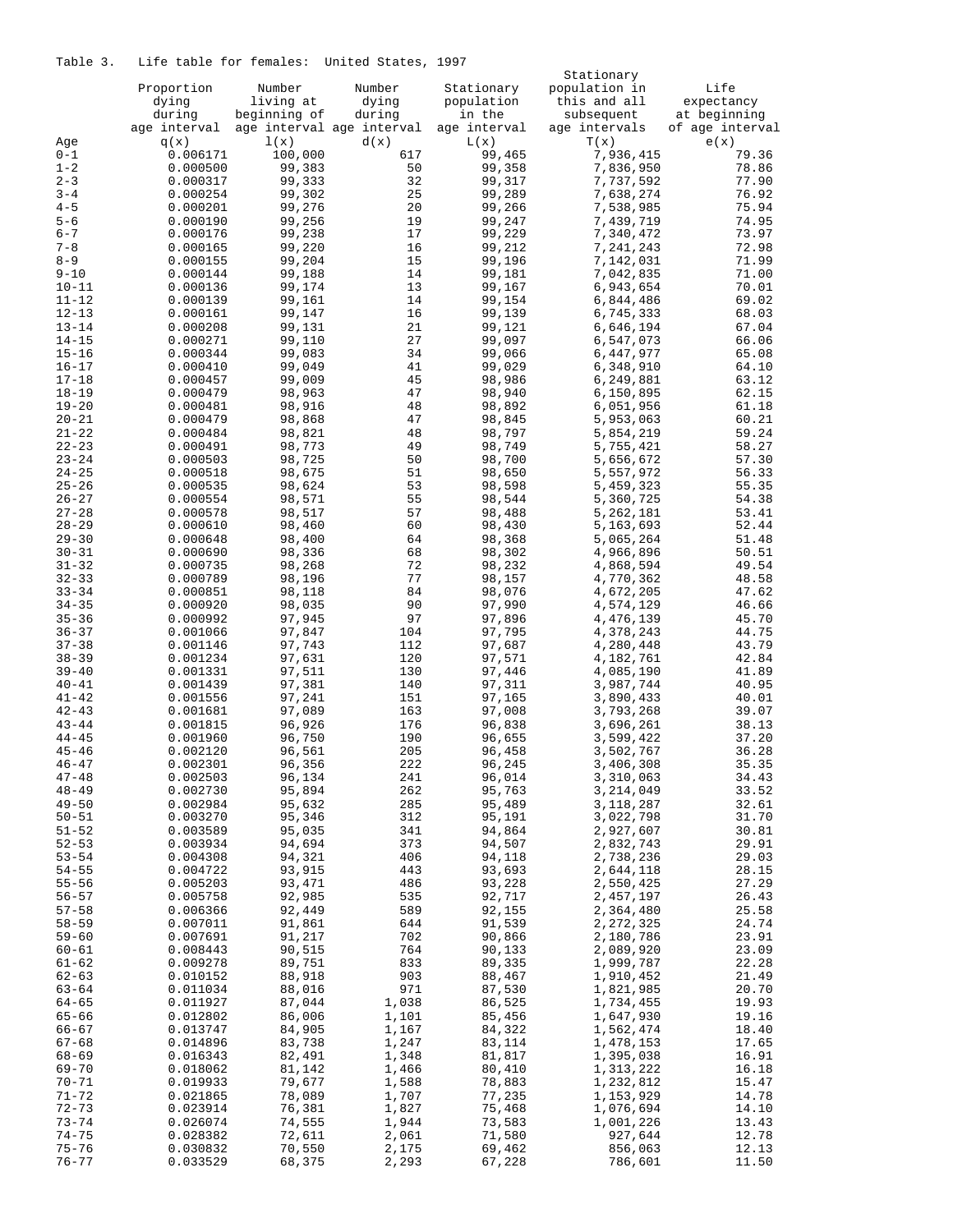Table 3. Life table for females: United States, 1997--Con.

|            |              |              |                           |              | Stationary    |                 |
|------------|--------------|--------------|---------------------------|--------------|---------------|-----------------|
|            | Proportion   | Number       | Number                    | Stationary   | population in | Life            |
|            | dying        | living at    | dying                     | population   | this and all  | expectancy      |
|            | during       | beginning of | during                    | in the       | subsequent    | at beginning    |
|            | age interval |              | age interval age interval | age interval | age intervals | of age interval |
| Aqe        | q(x)         | 1(x)         | d(x)                      | L(x)         | T(x)          | e(x)            |
| $77 - 78$  | 0.036663     | 66,082       | 2,423                     | 64,871       | 719,372       | 10.89           |
| $78 - 79$  | 0.040412     | 63,659       | 2,573                     | 62,373       | 654,501       | 10.28           |
| $79 - 80$  | 0.044828     | 61,087       | 2,738                     | 59,718       | 592,128       | 9.69            |
| $80 - 81$  | 0.049782     | 58,348       | 2,905                     | 56,896       | 532,411       | 9.12            |
| $81 - 82$  | 0.055256     | 55,444       | 3,064                     | 53,912       | 475,515       | 8.58            |
| $82 - 83$  | 0.061524     | 52,380       | 3,223                     | 50,769       | 421,603       | 8.05            |
| $83 - 84$  | 0.068719     | 49,158       | 3,378                     | 47,468       | 370,834       | 7.54            |
| $84 - 85$  | 0.076922     | 45,779       | 3,521                     | 44,019       | 323,365       | 7.06            |
| $85 - 86$  | 0.085263     | 42,258       | 3,603                     | 40,456       | 279,347       | 6.61            |
| $86 - 87$  | 0.094541     | 38,655       | 3,654                     | 36,828       | 238,890       | 6.18            |
| $87 - 88$  | 0.104658     | 35,000       | 3,663                     | 33,169       | 202,062       | 5.77            |
| $88 - 89$  | 0.115730     | 31,337       | 3,627                     | 29,524       | 168,894       | 5.39            |
| $89 - 90$  | 0.127890     | 27,711       | 3,544                     | 25,939       | 139,369       | 5.03            |
| $90 - 91$  | 0.141053     | 24,167       | 3,409                     | 22,462       | 113,431       | 4.69            |
| $91 - 92$  | 0.154959     | 20,758       | 3,217                     | 19,150       | 90,968        | 4.38            |
| $92 - 93$  | 0.169458     | 17,541       | 2,973                     | 16,055       | 71,819        | 4.09            |
| $93 - 94$  | 0.184634     | 14,569       | 2,690                     | 13,224       | 55,764        | 3.83            |
| $94 - 95$  | 0.200669     | 11,879       | 2,384                     | 10,687       | 42,540        | 3.58            |
| $95 - 96$  | 0.217487     | 9,495        | 2,065                     | 8,463        | 31,853        | 3.35            |
| $96 - 97$  | 0.234820     | 7,430        | 1,745                     | 6,558        | 23,390        | 3.15            |
| $97 - 98$  | 0.252297     | 5,685        | 1,434                     | 4,968        | 16,832        | 2.96            |
| $98 - 99$  | 0.269678     | 4,251        | 1,146                     | 3,678        | 11,864        | 2.79            |
| $99 - 100$ | 0.286878     | 3,105        | 891                       | 2,659        | 8,186         | 2.64            |
| $100+$     | 1,00000      | 2,214        | 2,214                     | 5,527        | 5,527         | 2.50            |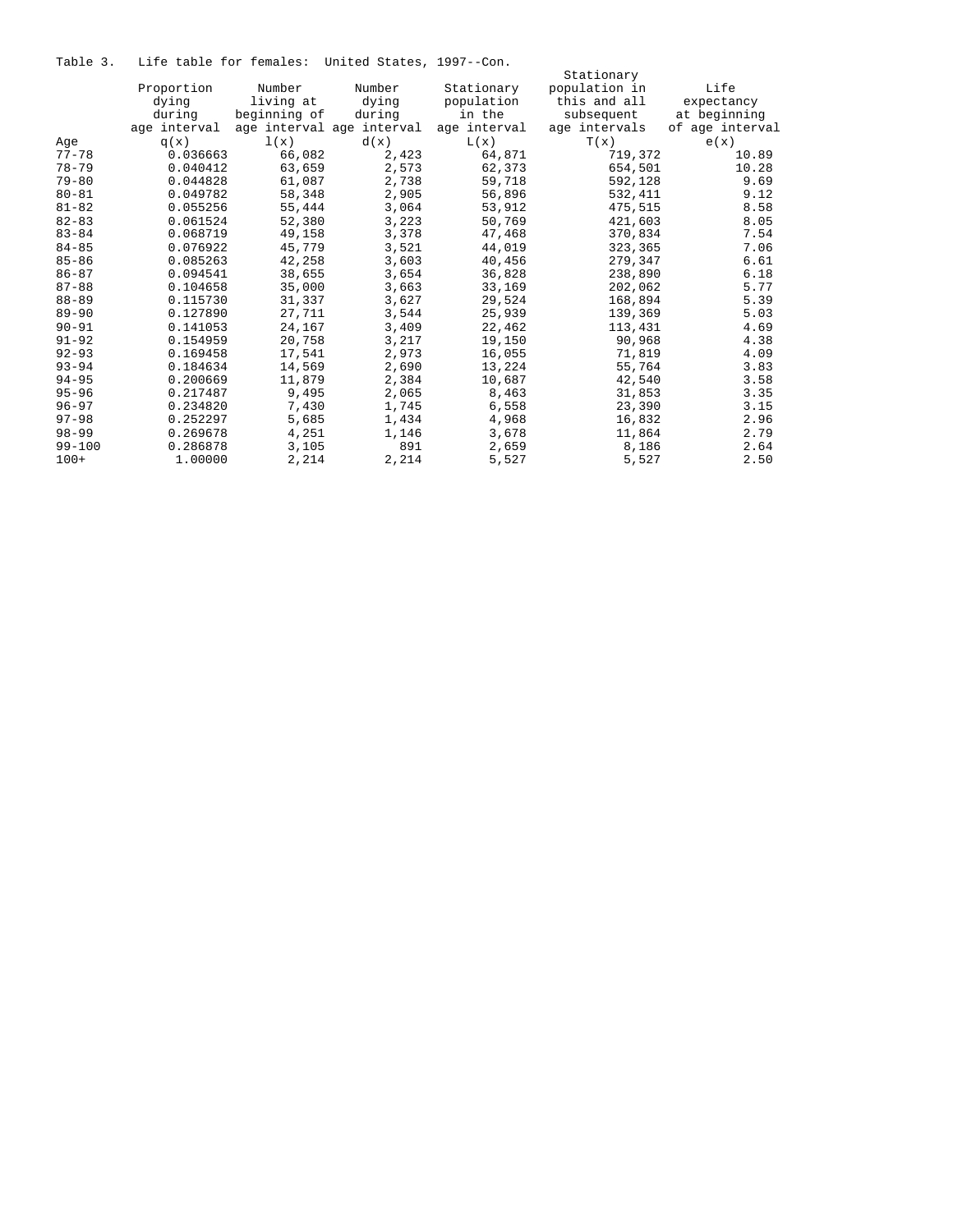Table 4. Life table for the white population: United States, 1997

| ⊥av⊥c                  |                      | nire cabie for the white population. |                           | UILLUCU DUALCO,  | Stationary             |                            |
|------------------------|----------------------|--------------------------------------|---------------------------|------------------|------------------------|----------------------------|
|                        | Proportion           | Number                               | Number                    | Stationary       | population in          | Life                       |
|                        | dying                | living at                            | dying                     | population       | this and all           |                            |
|                        | during               | beginning of                         |                           | in the           |                        | expectancy<br>at beginning |
|                        |                      |                                      | during                    |                  | subsequent             |                            |
|                        | age interval         |                                      | age interval age interval | age interval     | age intervals          | of age interval            |
| Age                    | q(x)                 | 1(x)                                 | d(x)                      | L(x)             | T(x)                   | e(x)                       |
| $0 - 1$                | 0.006029             | 100,000                              | 603                       | 99,475           | 7,714,641              | 77.15                      |
| $1 - 2$                | 0.000489             | 99,397                               | 49                        | 99,373           | 7,615,166              | 76.61                      |
| $2 - 3$                | 0.000319             | 99,348                               | 32                        | 99,333           | 7,515,793              | 75.65                      |
| $3 - 4$                | 0.000259             | 99,317                               | 26                        | 99,304           | 7,416,460              | 74.67                      |
| $4 - 5$                | 0.000201             | 99,291                               | 20                        | 99,281           | 7,317,157              | 73.69                      |
| $5 - 6$                | 0.000182             | 99,271                               | 18                        | 99,262           | 7,217,875              | 72.71                      |
| $6 - 7$                | 0.000172             | 99,253                               | 17                        | 99,244           | 7,118,613              | 71.72                      |
| $7 - 8$                | 0.000165             | 99,236                               | 16                        | 99,228           | 7,019,369              | 70.73                      |
| $8 - 9$                | 0.000153             | 99,220                               | 15                        | 99,212           | 6,920,141              | 69.75                      |
| $9 - 10$               | 0.000138             | 99,204                               | 14                        | 99,198           | 6,820,929              | 68.76                      |
| $10 - 11$              | 0.000127             | 99,191                               | 13                        | 99,184           | 6,721,732              | 67.77                      |
| $11 - 12$              | 0.000134             | 99,178                               | 13                        | 99,172           | 6,622,547              | 66.77                      |
| $12 - 13$              | 0.000177             | 99,165                               | 18                        | 99,156           | 6,523,376              | 65.78                      |
| $13 - 14$              | 0.000266             | 99,147                               | 26                        | 99,134           | 6,424,219              | 64.79                      |
| $14 - 15$              | 0.000385             | 99,121                               | 38                        | 99,102           | 6,325,085              | 63.81                      |
| $15 - 16$              | 0.000518             | 99,083                               | 51                        | 99,057           | 6,225,983              | 62.84                      |
| $16 - 17$              | 0.000638             | 99,031                               | 63                        | 99,000           | 6,126,926              | 61.87                      |
| $17 - 18$              | 0.000730             | 98,968                               | 72                        | 98,932           | 6,027,927              | 60.91                      |
| $18 - 19$              | 0.000784             | 98,896                               | 78                        | 98,857           | 5,928,994              | 59.95                      |
| $19 - 20$              | 0.000809             | 98,818                               | 80                        | 98,778           | 5,830,137              | 59.00                      |
| $20 - 21$              | 0.000831             | 98,739                               | 82                        | 98,698           | 5,731,359              | 58.05                      |
| $21 - 22$              | 0.000858             | 98,656                               | 85                        | 98,614           | 5,632,661              | 57.09                      |
| $22 - 23$              | 0.000874             | 98,572                               | 86                        | 98,529           | 5,534,047              | 56.14                      |
| $23 - 24$              | 0.000876             | 98,486                               | 86                        | 98,443           | 5,435,518              | 55.19                      |
| $24 - 25$              | 0.000870             | 98,399                               | 86                        | 98,357           | 5,337,076              | 54.24                      |
| $25 - 26$              | 0.000860             | 98,314                               | 85                        | 98,272           | 5,238,719              | 53.29                      |
| $26 - 27$              | 0.000855             | 98,229                               | 84                        | 98,187           | 5,140,448              | 52.33                      |
| $27 - 28$              | 0.000866             | 98,145                               | 85                        | 98,103           | 5,042,260              | 51.38                      |
| $28 - 29$              | 0.000896             | 98,060                               | 88                        | 98,016           | 4,944,158              | 50.42                      |
| $29 - 30$              | 0.000943             | 97,972                               | 92                        | 97,926           | 4,846,141              | 49.46                      |
| $30 - 31$              | 0.000996             | 97,880                               | 97                        | 97,831           | 4,748,215              | 48.51                      |
| $31 - 32$              | 0.001050             | 97,783                               | 103                       | 97,731           | 4,650,384              | 47.56                      |
| $32 - 33$              | 0.001108             | 97,680                               | 108                       | 97,626           | 4,552,653              | 46.61                      |
| $33 - 34$              | 0.001169             | 97,572                               | 114                       | 97,515           | 4,455,027              | 45.66                      |
| $34 - 35$              | 0.001232             | 97,458                               | 120                       | 97,397           | 4,357,512              | 44.71                      |
| $35 - 36$              | 0.001299             | 97,337                               | 126                       | 97,274           | 4,260,115              | 43.77                      |
| $36 - 37$              | 0.001371             | 97,211                               | 133                       | 97,144           | 4,162,841              | 42.82                      |
| $37 - 38$              | 0.001456             | 97,078                               | 141                       | 97,007           | 4,065,696              | 41.88                      |
| $38 - 39$              | 0.001557             | 96,936                               | 151                       | 96,861           | 3,968,689              | 40.94                      |
| $39 - 40$              | 0.001676             | 96,786                               | 162                       | 96,704           | 3,871,828              | 40.00                      |
| $40 - 41$              | 0.001809             | 96,623                               | 175                       | 96,536           | 3,775,124              | 39.07                      |
| $41 - 42$              | 0.001952             | 96,449                               | 188                       | 96,354           | 3,678,588              | 38.14                      |
| $42 - 43$              | 0.002106             | 96,260                               | 203                       | 96,159           | 3,582,233              | 37.21                      |
| $43 - 44$              | 0.002268             | 96,058                               | 218                       | 95,949           | 3,486,074              | 36.29                      |
| $44 - 45$              | 0.002442             | 95,840                               | 234                       | 95,723           | 3,390,126              | 35.37                      |
| $45 - 46$              | 0.002635             | 95,606                               | 252                       | 95,480           | 3,294,403              | 34.46                      |
|                        |                      |                                      |                           |                  |                        | 33.55                      |
| $46 - 47$<br>$47 - 48$ | 0.002854<br>0.003100 | 95,354<br>95,082                     | 272<br>295                | 95,218<br>94,934 | 3,198,923<br>3,103,706 | 32.64                      |
| $48 - 49$              | 0.003375             | 94,787                               | 320                       | 94,627           | 3,008,772              | 31.74                      |
| $49 - 50$              | 0.003680             | 94,467                               | 348                       | 94,293           | 2,914,145              | 30.85                      |
| $50 - 51$              | 0.004024             | 94,119                               | 379                       | 93,930           | 2,819,851              | 29.96                      |
| $51 - 52$              | 0.004404             | 93,741                               | 413                       | 93,534           | 2,725,922              | 29.08                      |
| $52 - 53$              | 0.004811             | 93,328                               | 449                       | 93,103           | 2,632,387              | 28.21                      |
| $53 - 54$              | 0.005251             | 92,879                               | 488                       | 92,635           | 2,539,284              | 27.34                      |
| $54 - 55$              | 0.005745             | 92,391                               | 531                       | 92,126           | 2,446,649              | 26.48                      |
| $55 - 56$              | 0.006326             | 91,860                               | 581                       | 91,570           | 2,354,524              | 25.63                      |
| $56 - 57$              | 0.007005             | 91,279                               | 639                       |                  | 2,262,954              | 24.79                      |
|                        |                      |                                      |                           | 90,959           | 2,171,995              |                            |
| $57 - 58$              | 0.007758             | 90,640                               | 703                       | 90,288           |                        | 23.96                      |
| $58 - 59$              | 0.008558             | 89,937                               | 770                       | 89,552           | 2,081,706              | 23.15                      |
| $59 - 60$              | 0.009404             | 89,167                               | 838                       | 88,748           | 1,992,155              | 22.34                      |
| $60 - 61$              | 0.010321             | 88,328                               | 912                       | 87,873           | 1,903,407              | 21.55                      |
| $61 - 62$              | 0.011350             | 87,417                               | 992                       | 86,921           | 1,815,535              | 20.77                      |
| $62 - 63$              | 0.012476             | 86,425                               | 1,078                     | 85,885           | 1,728,614              | 20.00                      |
| $63 - 64$              | 0.013685             | 85,346                               | 1,168                     | 84,762           | 1,642,729              | 19.25                      |
| $64 - 65$              | 0.014951             | 84,178                               | 1,259                     | 83,549           | 1,557,966              | 18.51                      |
| $65 - 66$              | 0.016207             | 82,920                               | 1,344                     | 82,248           | 1,474,417              | 17.78                      |
| $66 - 67$              | 0.017510             | 81,576                               | 1,428                     | 80,862           | 1,392,170              | 17.07                      |
| $67 - 68$              | 0.018999             | 80,147                               | 1,523                     | 79,386           | 1,311,308              | 16.36                      |
| $68 - 69$              | 0.020770             | 78,625                               | 1,633                     | 77,808           | 1,231,922              | 15.67                      |
| $69 - 70$              | 0.022806             | 76,992                               | 1,756                     | 76,114           | 1,154,114              | 14.99                      |
| $70 - 71$              | 0.024981             | 75,236                               | 1,879                     | 74,296           | 1,078,000              | 14.33                      |
| $71 - 72$              | 0.027219             | 73,356                               | 1,997                     | 72,358           | 1,003,704              | 13.68                      |
| $72 - 73$              | 0.029608             | 71,360                               | 2,113                     | 70,303           | 931,346                | 13.05                      |
| $73 - 74$              | 0.032161             | 69,247                               | 2,227                     | 68,133           | 861,042                | 12.43                      |
| $74 - 75$              | 0.034903             | 67,020                               | 2,339                     | 65,850           | 792,909                | 11.83                      |
| $75 - 76$              | 0.037805             | 64,681                               | 2,445                     | 63,458           | 727,059                | 11.24                      |
| $76 - 77$              | 0.040938             | 62,235                               | 2,548                     | 60,961           | 663,601                | 10.66                      |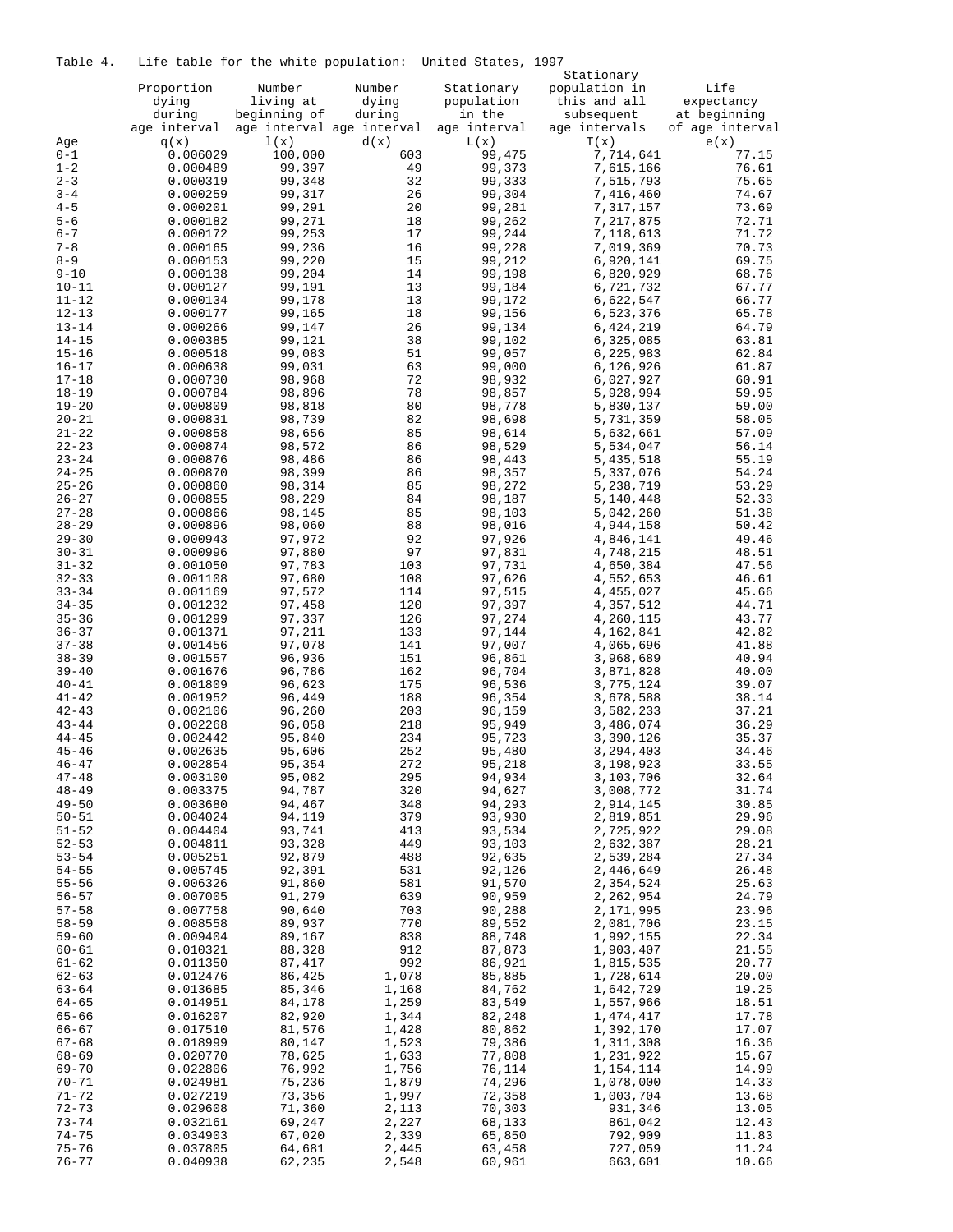|  |  |  |  |  |  | Table 4. Life table for the white population: United States, 1997--Con. |  |  |  |
|--|--|--|--|--|--|-------------------------------------------------------------------------|--|--|--|
|--|--|--|--|--|--|-------------------------------------------------------------------------|--|--|--|

|            |              |              |                           | bite capic for the which population. Shirted beated, for |               |                 |
|------------|--------------|--------------|---------------------------|----------------------------------------------------------|---------------|-----------------|
|            |              |              |                           |                                                          | Stationary    |                 |
|            | Proportion   | Number       | Number                    | Stationary                                               | population in | Life            |
|            | dying        | living at    | dying                     | population                                               | this and all  | expectancy      |
|            | during       | beginning of | during                    | in the                                                   | subsequent    | at beginning    |
|            | age interval |              | age interval age interval | age interval                                             | age intervals | of age interval |
| Age        | q(x)         | 1(x)         | d(x)                      | L(x)                                                     | T(x)          | e(x)            |
| $77 - 78$  | 0.044493     | 59,688       | 2,656                     | 58,360                                                   | 602,639       | 10.10           |
| $78 - 79$  | 0.048658     | 57,032       | 2,775                     | 55,644                                                   | 544,280       | 9.54            |
| $79 - 80$  | 0.053520     | 54,257       | 2,904                     | 52,805                                                   | 488,635       | 9.01            |
| $80 - 81$  | 0.059084     | 51,353       | 3,034                     | 49,836                                                   | 435,830       | 8.49            |
| $81 - 82$  | 0.065289     | 48,319       | 3,155                     | 46,742                                                   | 385,994       | 7.99            |
| $82 - 83$  | 0.072197     | 45,164       | 3,261                     | 43,534                                                   | 339,253       | 7.51            |
| $83 - 84$  | 0.079769     | 41,903       | 3,343                     | 40,232                                                   | 295,719       | 7.06            |
| $84 - 85$  | 0.088106     | 38,561       | 3,397                     | 36,862                                                   | 255,487       | 6.63            |
| $85 - 86$  | 0.096659     | 35,163       | 3,399                     | 33,464                                                   | 218,625       | 6.22            |
| $86 - 87$  | 0.105840     | 31,765       | 3,362                     | 30,084                                                   | 185,161       | 5.83            |
| $87 - 88$  | 0.115857     | 28,403       | 3,291                     | 26,757                                                   | 155,077       | 5.46            |
| $88 - 89$  | 0.126880     | 25,112       | 3,186                     | 23,519                                                   | 128,320       | 5.11            |
| $89 - 90$  | 0.139040     | 21,926       | 3,049                     | 20,401                                                   | 104,801       | 4.78            |
| $90 - 91$  | 0.152206     | 18,877       | 2,873                     | 17,441                                                   | 84,400        | 4.47            |
| $91 - 92$  | 0.166029     | 16,004       | 2,657                     | 14,675                                                   | 66,959        | 4.18            |
| $92 - 93$  | 0.180331     | 13,347       | 2,407                     | 12,143                                                   | 52,284        | 3.92            |
| $93 - 94$  | 0.195245     | 10,940       | 2,136                     | 9,872                                                    | 40,140        | 3.67            |
| $94 - 95$  | 0.210985     | 8,804        | 1,858                     | 7,875                                                    | 30,268        | 3.44            |
| $95 - 96$  | 0.227524     | 6,947        | 1,580                     | 6,156                                                    | 22,393        | 3.22            |
| $96 - 97$  | 0.244580     | 5,366        | 1,312                     | 4,710                                                    | 16,237        | 3.03            |
| $97 - 98$  | 0.261729     | 4,054        | 1,061                     | 3,523                                                    | 11,527        | 2.84            |
| $98 - 99$  | 0.278729     | 2,993        | 834                       | 2,576                                                    | 8,004         | 2.67            |
| $99 - 100$ | 0.295540     | 2,159        | 638                       | 1,840                                                    | 5,428         | 2.51            |
| $100+$     | 1,00000      | 1,521        | 1,521                     | 3,589                                                    | 3,589         | 2.36            |
|            |              |              |                           |                                                          |               |                 |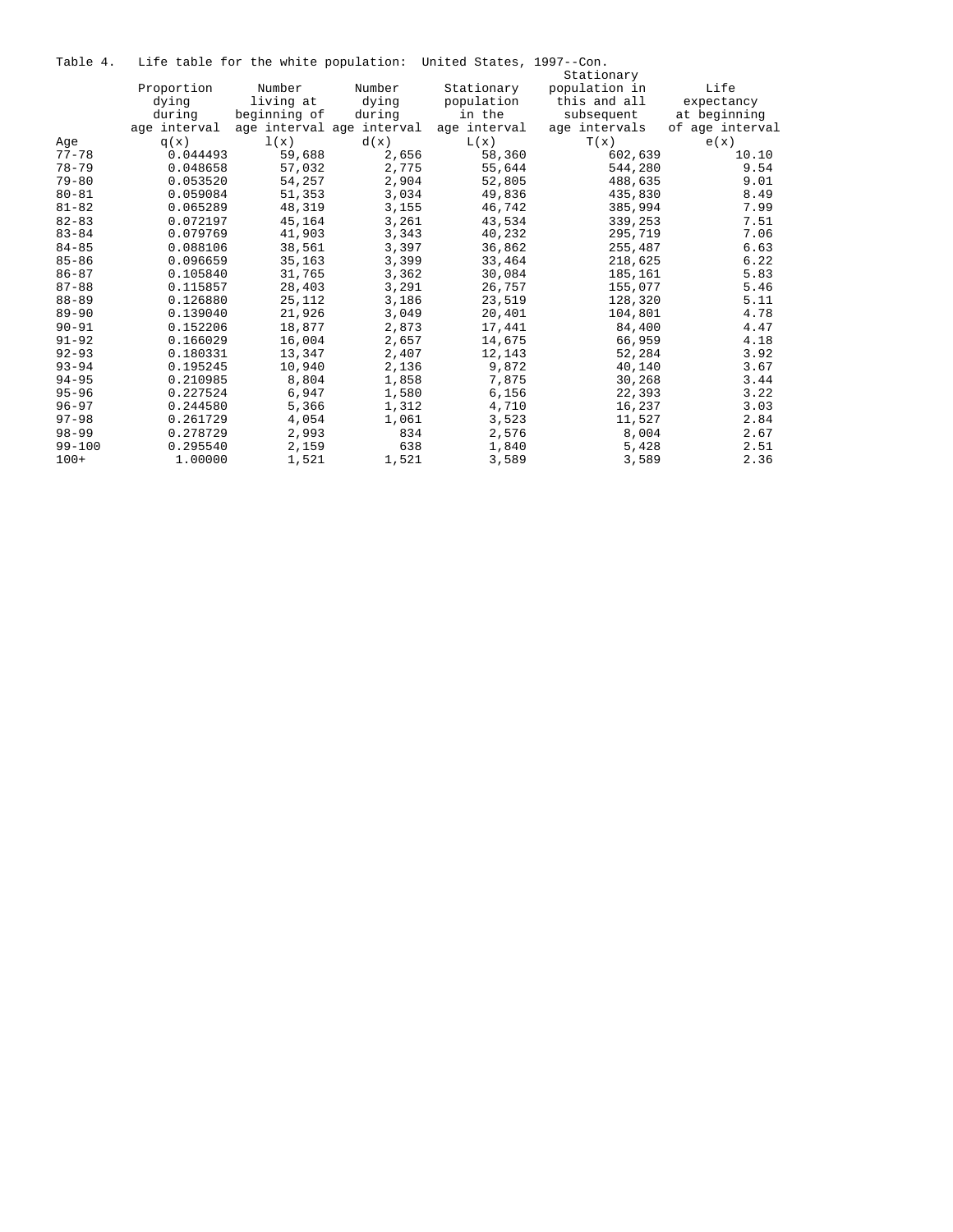Table 5. Life table for white males: United States, 1997

|           |              |                           |        |              | Stationary    |                 |  |
|-----------|--------------|---------------------------|--------|--------------|---------------|-----------------|--|
|           | Proportion   | Number                    | Number | Stationary   | population in | Life            |  |
|           | dying        | living at                 | dying  | population   | this and all  | expectancy      |  |
|           | during       | beginning of              | during | in the       | subsequent    | at beginning    |  |
|           | age interval | age interval age interval |        | age interval | age intervals | of age interval |  |
| Age       | q(x)         | 1(x)                      | d(x)   | L(x)         | T(x)          | e(x)            |  |
| $0 - 1$   | 0.006670     | 100,000                   | 667    | 99,422       | 7,430,189     | 74.30           |  |
| $1 - 2$   | 0.000530     | 99,333                    | 53     | 99,307       | 7,330,767     | 73.80           |  |
| $2 - 3$   | 0.000361     | 99,280                    | 36     | 99,262       | 7,231,460     | 72.84           |  |
| $3 - 4$   |              |                           |        |              |               |                 |  |
|           | 0.000286     | 99,244                    | 28     | 99,230       | 7,132,197     | 71.86           |  |
| $4 - 5$   | 0.000232     | 99,216                    | 23     | 99,205       | 7,032,967     | 70.89           |  |
| $5 - 6$   | 0.000202     | 99,193                    | 20     | 99,183       | 6,933,762     | 69.90           |  |
| $6 - 7$   | 0.000194     | 99,173                    | 19     | 99,163       | 6,834,579     | 68.92           |  |
| $7 - 8$   | 0.000187     | 99,154                    | 19     | 99,145       | 6,735,416     | 67.93           |  |
| $8 - 9$   | 0.000172     | 99,135                    | 17     | 99,127       | 6,636,271     | 66.94           |  |
| $9 - 10$  | 0.000151     | 99,118                    | 15     | 99,111       | 6,537,145     | 65.95           |  |
| $10 - 11$ | 0.000134     | 99,103                    | 13     | 99,097       | 6,438,034     | 64.96           |  |
| $11 - 12$ | 0.000143     | 99,090                    | 14     | 99,083       | 6,338,937     | 63.97           |  |
| $12 - 13$ | 0.000204     | 99,076                    | 20     | 99,066       | 6,239,854     | 62.98           |  |
| $13 - 14$ | 0.000330     | 99,055                    | 33     | 99,039       | 6,140,789     | 61.99           |  |
| $14 - 15$ | 0.000499     | 99,023                    | 49     | 98,998       | 6,041,750     | 61.01           |  |
| $15 - 16$ | 0.000684     | 98,973                    | 68     | 98,940       | 5,942,752     | 60.04           |  |
| $16 - 17$ | 0.000852     | 98,906                    | 84     | 98,864       | 5,843,812     | 59.08           |  |
| $17 - 18$ | 0.000986     | 98,821                    | 97     |              |               | 58.13           |  |
|           |              |                           |        | 98,773       | 5,744,949     |                 |  |
| $18 - 19$ | 0.001075     | 98,724                    | 106    | 98,671       | 5,646,176     | 57.19           |  |
| $19 - 20$ | 0.001129     | 98,618                    | 111    | 98,562       | 5,547,505     | 56.25           |  |
| $20 - 21$ | 0.001183     | 98,507                    | 116    | 98,448       | 5,448,943     | 55.32           |  |
| $21 - 22$ | 0.001242     | 98,390                    | 122    | 98,329       | 5,350,495     | 54.38           |  |
| $22 - 23$ | 0.001277     | 98,268                    | 125    | 98,205       | 5,252,166     | 53.45           |  |
| $23 - 24$ | 0.001281     | 98,142                    | 126    | 98,080       | 5,153,960     | 52.52           |  |
| $24 - 25$ | 0.001264     | 98,017                    | 124    | 97,955       | 5,055,881     | 51.58           |  |
| $25 - 26$ | 0.001237     | 97,893                    | 121    | 97,832       | 4,957,926     | 50.65           |  |
| $26 - 27$ | 0.001220     | 97,772                    | 119    | 97,712       | 4,860,094     | 49.71           |  |
| $27 - 28$ | 0.001225     | 97,653                    | 120    | 97,593       | 4,762,382     | 48.77           |  |
| $28 - 29$ | 0.001262     | 97,533                    | 123    | 97,471       | 4,664,789     | 47.83           |  |
| $29 - 30$ | 0.001323     | 97,410                    | 129    | 97,345       | 4,567,317     | 46.89           |  |
| $30 - 31$ | 0.001393     | 97,281                    | 136    | 97,213       | 4,469,972     | 45.95           |  |
| $31 - 32$ | 0.001462     | 97,145                    | 142    | 97,074       | 4,372,759     | 45.01           |  |
| $32 - 33$ | 0.001533     | 97,003                    | 149    | 96,929       | 4,275,684     | 44.08           |  |
| $33 - 34$ | 0.001604     | 96,855                    | 155    | 96,777       | 4,178,755     | 43.14           |  |
| $34 - 35$ |              | 96,699                    |        |              |               | 42.21           |  |
|           | 0.001676     |                           | 162    | 96,618       | 4,081,978     |                 |  |
| $35 - 36$ | 0.001750     | 96,537                    | 169    | 96,453       | 3,985,360     | 41.28           |  |
| $36 - 37$ | 0.001834     | 96,368                    | 177    | 96,280       | 3,888,907     | 40.35           |  |
| $37 - 38$ | 0.001936     | 96,192                    | 186    | 96,099       | 3,792,627     | 39.43           |  |
| $38 - 39$ | 0.002062     | 96,006                    | 198    | 95,907       | 3,696,528     | 38.50           |  |
| $39 - 40$ | 0.002213     | 95,808                    | 212    | 95,702       | 3,600,622     | 37.58           |  |
| $40 - 41$ | 0.002383     | 95,595                    | 228    | 95,482       | 3,504,920     | 36.66           |  |
| $41 - 42$ | 0.002564     | 95,368                    | 245    | 95,245       | 3,409,439     | 35.75           |  |
| $42 - 43$ | 0.002759     | 95,123                    | 262    | 94,992       | 3, 314, 193   | 34.84           |  |
| $43 - 44$ | 0.002967     | 94,861                    | 281    | 94,720       | 3, 219, 201   | 33.94           |  |
| $44 - 45$ | 0.003190     | 94,579                    | 302    | 94,428       | 3,124,481     | 33.04           |  |
| $45 - 46$ | 0.003439     | 94,278                    | 324    | 94,115       | 3,030,053     | 32.14           |  |
| $46 - 47$ | 0.003718     | 93,953                    | 349    | 93,779       | 2,935,937     | 31.25           |  |
| $47 - 48$ | 0.004024     | 93,604                    | 377    | 93,416       | 2,842,159     | 30.36           |  |
| $48 - 49$ | 0.004354     | 93,227                    | 406    | 93,024       | 2,748,743     | 29.48           |  |
| $49 - 50$ | 0.004713     | 92,821                    | 437    | 92,603       | 2,655,719     | 28.61           |  |
| $50 - 51$ | 0.005116     | 92,384                    | 473    | 92,148       | 2,563,116     | 27.74           |  |
| $51 - 52$ | 0.005565     | 91,911                    | 511    | 91,655       | 2,470,968     | 26.88           |  |
| $52 - 53$ | 0.006052     | 91,400                    | 553    | 91,123       | 2,379,313     | 26.03           |  |
| $53 - 54$ | 0.006585     | 90,847                    | 598    | 90,548       | 2,288,190     | 25.19           |  |
| $54 - 55$ | 0.007190     | 90,248                    | 649    | 89,924       | 2,197,642     | 24.35           |  |
| $55 - 56$ | 0.007904     | 89,600                    | 708    | 89,245       | 2,107,718     | 23.52           |  |
| $56 - 57$ | 0.008740     | 88,891                    | 777    | 88,503       | 2,018,473     | 22.71           |  |
|           |              |                           |        |              |               |                 |  |
| $57 - 58$ | 0.009677     | 88,114                    | 853    | 87,688       | 1,929,970     | 21.90           |  |
| $58 - 59$ | 0.010685     | 87,262                    | 932    | 86,796       | 1,842,282     | 21.11           |  |
| $59 - 60$ | 0.011757     | 86,329                    | 1,015  | 85,822       | 1,755,486     | 20.33           |  |
| $60 - 61$ | 0.012911     | 85,314                    | 1,102  | 84,764       | 1,669,664     | 19.57           |  |
| $61 - 62$ | 0.014204     | 84,213                    | 1,196  | 83,615       | 1,584,901     | 18.82           |  |
| $62 - 63$ | 0.015647     | 83,017                    | 1,299  | 82,367       | 1,501,286     | 18.08           |  |
| $63 - 64$ | 0.017239     | 81,718                    | 1,409  | 81,013       | 1,418,919     | 17.36           |  |
| $64 - 65$ | 0.018936     | 80,309                    | 1,521  | 79,549       | 1,337,906     | 16.66           |  |
| $65 - 66$ | 0.020626     | 78,788                    | 1,625  | 77,976       | 1,258,357     | 15.97           |  |
| $66 - 67$ | 0.022355     | 77,163                    | 1,725  | 76,301       | 1,180,381     | 15.30           |  |
| $67 - 68$ | 0.024301     | 75,438                    | 1,833  | 74,522       | 1,104,081     | 14.64           |  |
| $68 - 69$ | 0.026587     | 73,605                    | 1,957  | 72,627       | 1,029,559     | 13.99           |  |
| $69 - 70$ | 0.029200     | 71,648                    | 2,092  | 70,602       | 956,932       | 13.36           |  |
| $70 - 71$ | 0.032004     | 69,556                    | 2,226  | 68,443       | 886,330       | 12.74           |  |
| $71 - 72$ | 0.034886     | 67,330                    | 2,349  | 66,155       | 817,887       | 12.15           |  |
| $72 - 73$ | 0.037923     | 64,981                    | 2,464  | 63,749       | 751,732       | 11.57           |  |
| $73 - 74$ |              | 62,517                    |        |              |               |                 |  |
|           | 0.041102     |                           | 2,570  | 61,232       | 687,983       | 11.00           |  |
| $74 - 75$ | 0.044451     | 59,947                    | 2,665  | 58,615       | 626,751       | 10.46           |  |
| $75 - 76$ | 0.047963     | 57,282                    | 2,747  | 55,909       | 568,136       | 9.92            |  |
| $76 - 77$ | 0.051740     | 54,535                    | 2,822  | 53,124       | 512,227       | 9.39            |  |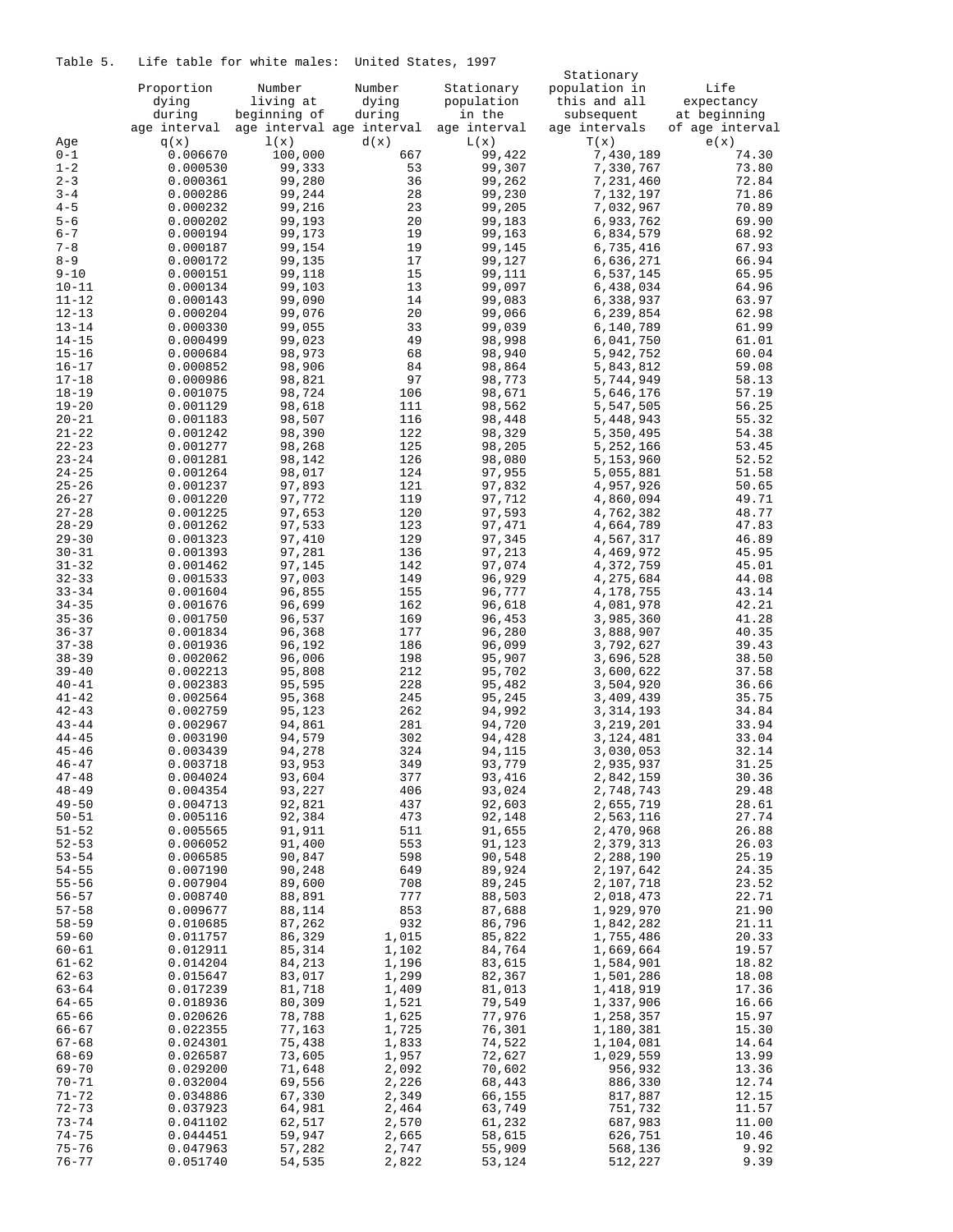Table 5. Life table for white males: United States, 1997--Con.

|            |              |              |                           |              | Stationary    |                 |
|------------|--------------|--------------|---------------------------|--------------|---------------|-----------------|
|            | Proportion   | Number       | Number                    | Stationary   | population in | Life            |
|            | dying        | living at    | dying                     | population   | this and all  | expectancy      |
|            | during       | beginning of | during                    | in the       | subsequent    | at beginning    |
|            | age interval |              | age interval age interval | age interval | age intervals | of age interval |
| Age        | q(x)         | 1(x)         | d(x)                      | L(x)         | T(x)          | e(x)            |
| $77 - 78$  | 0.056006     | 51,713       | 2,896                     | 50,265       | 459,103       | 8.88            |
| $78 - 79$  | 0.061034     | 48,817       | 2,980                     | 47,327       | 408,838       | 8.37            |
| $79 - 80$  | 0.066987     | 45,838       | 3,071                     | 44,302       | 361,511       | 7.89            |
| $80 - 81$  | 0.074080     | 42,767       | 3,168                     | 41,183       | 317,208       | 7.42            |
| $81 - 82$  | 0.082164     | 39,599       | 3,254                     | 37,972       | 276,025       | 6.97            |
| $82 - 83$  | 0.090939     | 36,345       | 3,305                     | 34,693       | 238,053       | 6.55            |
| $83 - 84$  | 0.099928     | 33,040       | 3,302                     | 31,389       | 203,361       | 6.15            |
| $84 - 85$  | 0.109194     | 29,738       | 3,247                     | 28,115       | 171,972       | 5.78            |
| $85 - 86$  | 0.119253     | 26,491       | 3,159                     | 24,912       | 143,857       | 5.43            |
| $86 - 87$  | 0.129730     | 23,332       | 3,027                     | 21,819       | 118,945       | 5.10            |
| $87 - 88$  | 0.141001     | 20,305       | 2,863                     | 18,874       | 97,127        | 4.78            |
| $88 - 89$  | 0.153228     | 17,442       | 2,673                     | 16,106       | 78,253        | 4.49            |
| $89 - 90$  | 0.166466     | 14,769       | 2,459                     | 13,540       | 62,147        | 4.21            |
| $90 - 91$  | 0.180569     | 12,311       | 2,223                     | 11,199       | 48,607        | 3.95            |
| $91 - 92$  | 0.195284     | 10,088       | 1,970                     | 9,103        | 37,408        | 3.71            |
| $92 - 93$  | 0.210389     | 8,118        | 1,708                     | 7,264        | 28,305        | 3.49            |
| $93 - 94$  | 0.225842     | 6,410        | 1,448                     | 5,686        | 21,041        | 3.28            |
| $94 - 95$  | 0.241613     | 4,962        | 1,199                     | 4,363        | 15,355        | 3.09            |
| $95 - 96$  | 0.257648     | 3,763        | 970                       | 3,279        | 10,992        | 2.92            |
| $96 - 97$  | 0.273838     | 2,794        | 765                       | 2,411        | 7,713         | 2.76            |
| $97 - 98$  | 0.290037     | 2,029        | 588                       | 1,735        | 5,302         | 2.61            |
| $98 - 99$  | 0.306173     | 1,440        | 441                       | 1,220        | 3,567         | 2.48            |
| $99 - 100$ | 0.322217     | 999          | 322                       | 838          | 2,348         | 2.35            |
| $100+$     | 1,00000      | 677          | 677                       | 1,509        | 1,509         | 2.23            |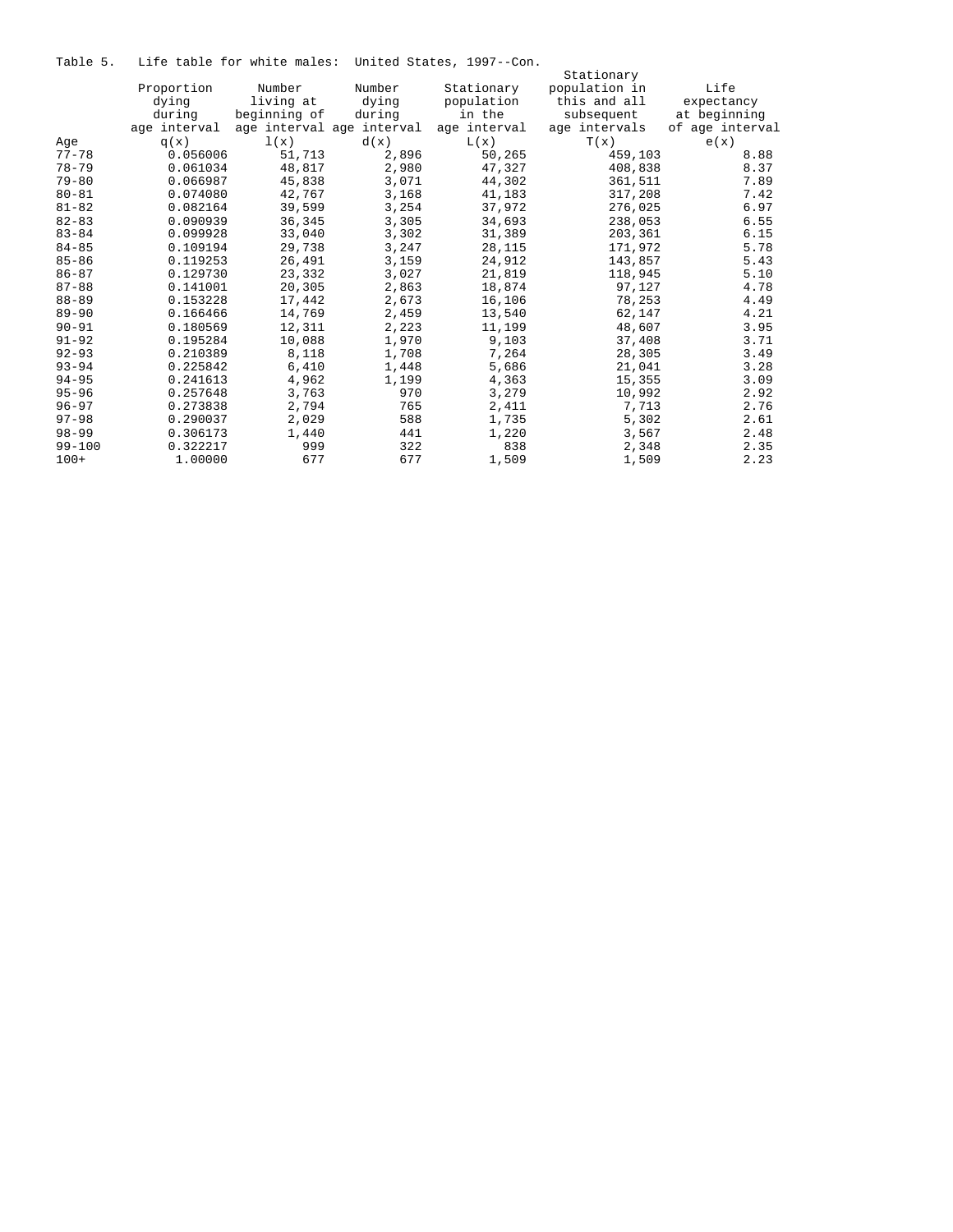# Table 6. Life table for white females: United States, 1997

|                    |              |                           |        |              | Stationary    |                 |
|--------------------|--------------|---------------------------|--------|--------------|---------------|-----------------|
|                    | Proportion   | Number                    | Number | Stationary   | population in | Life            |
|                    | dying        | living at                 | dying  | population   | this and all  | expectancy      |
|                    | during       | beginning of              | during | in the       | subsequent    | at beginning    |
|                    | age interval | age interval age interval |        | age interval | age intervals | of age interval |
| Age                | q(x)         | 1(x)                      | d(x)   | L(x)         | T(x)          | e(x)            |
| $0 - 1$            | 0.005357     | 100,000                   | 536    | 99,530       | 7,988,994     | 79.89           |
| $1 - 2$            | 0.000447     | 99,464                    | 44     | 99,442       | 7,889,463     | 79.32           |
| $2 - 3$            | 0.000274     | 99,420                    | 27     | 99,406       | 7,790,021     | 78.35           |
| $3 - 4$            | 0.000231     | 99,393                    | 23     | 99,381       | 7,690,615     | 77.38           |
| $4 - 5$            | 0.000168     | 99,370                    | 17     | 99,361       | 7,591,234     | 76.39           |
| $5 - 6$            | 0.000160     | 99,353                    | 16     | 99,345       | 7,491,872     | 75.41           |
| $6 - 7$            | 0.000149     | 99,337                    | 15     | 99,330       | 7,392,527     | 74.42           |
| $7 - 8$            | 0.000141     | 99,322                    | 14     | 99,315       | 7,293,198     | 73.43           |
|                    |              |                           |        |              |               |                 |
| $8 - 9$            | 0.000133     | 99,308                    | 13     | 99,302       | 7,193,883     | 72.44           |
| $9 - 10$           | 0.000124     | 99,295                    | 12     | 99,289       | 7,094,581     | 71.45           |
| $10 - 11$          | 0.000118     | 99,283                    | 12     | 99,277       | 6,995,292     | 70.46           |
| $11 - 12$          | 0.000123     | 99,271                    | 12     | 99,265       | 6,896,016     | 69.47           |
| $12 - 13$          | 0.000148     | 99,259                    | 15     | 99,251       | 6,796,751     | 68.48           |
| $13 - 14$          | 0.000199     | 99,244                    | 20     | 99,234       | 6,697,500     | 67.49           |
| $14 - 15$          | 0.000265     | 99,224                    | 26     | 99,211       | 6,598,266     | 66.50           |
| $15 - 16$          | 0.000341     | 99,198                    | 34     | 99,181       | 6,499,055     | 65.52           |
| $16 - 17$          | 0.000409     | 99,164                    | 41     | 99,144       | 6,399,874     | 64.54           |
| $17 - 18$          | 0.000456     | 99,124                    | 45     | 99,101       | 6,300,730     | 63.56           |
| $18 - 19$          | 0.000472     | 99,078                    | 47     | 99,055       | 6,201,629     | 62.59           |
| $19 - 20$          | 0.000465     | 99,032                    | 46     | 99,009       | 6,102,574     | 61.62           |
| $20 - 21$          | 0.000452     | 98,986                    | 45     | 98,963       | 6,003,565     | 60.65           |
| $21 - 22$          | 0.000445     | 98,941                    | 44     | 98,919       | 5,904,602     | 59.68           |
| $22 - 23$          | 0.000442     | 98,897                    | 44     | 98,875       | 5,805,683     | 58.70           |
| $23 - 24$          | 0.000445     | 98,853                    | 44     | 98,831       | 5,706,808     | 57.73           |
| $24 - 25$          | 0.000455     | 98,809                    | 45     | 98,787       | 5,607,977     | 56.76           |
| $25 - 26$          | 0.000466     | 98,764                    | 46     | 98,741       | 5,509,190     | 55.78           |
| $26 - 27$          | 0.000479     | 98,718                    | 47     | 98,695       | 5,410,449     | 54.81           |
| $27 - 28$          | 0.000497     | 98,671                    | 49     | 98,646       | 5, 311, 754   | 53.83           |
| $28 - 29$          | 0.000523     | 98,622                    | 52     | 98,596       | 5, 213, 108   | 52.86           |
| $29 - 30$          | 0.000555     | 98,570                    | 55     | 98,543       | 5, 114, 512   | 51.89           |
| $30 - 31$          | 0.000592     | 98,516                    | 58     | 98,486       | 5,015,969     | 50.92           |
| $31 - 32$          | 0.000631     | 98,457                    | 62     | 98,426       | 4,917,482     | 49.95           |
| $32 - 33$          | 0.000676     | 98,395                    | 67     | 98,362       | 4,819,056     | 48.98           |
| $33 - 34$          | 0.000727     | 98,329                    | 71     | 98,293       | 4,720,695     | 48.01           |
| $34 - 35$          | 0.000782     | 98,257                    | 77     | 98,219       | 4,622,402     | 47.04           |
| $35 - 36$          | 0.000839     | 98,180                    | 82     | 98,139       | 4,524,183     | 46.08           |
| $36 - 37$          |              |                           |        |              |               |                 |
|                    | 0.000900     | 98,098                    | 88     | 98,054       | 4,426,044     | 45.12           |
| $37 - 38$          | 0.000967     | 98,010                    | 95     | 97,962       | 4,327,990     | 44.16           |
| $38 - 39$          | 0.001043     | 97,915                    | 102    | 97,864       | 4,230,028     | 43.20           |
| $39 - 40$          | 0.001131     | 97,813                    | 111    | 97,757       | 4,132,164     | 42.25           |
| $40 - 41$          | 0.001229     | 97,702                    | 120    | 97,642       | 4,034,407     | 41.29           |
| $41 - 42$          | 0.001336     | 97,582                    | 130    | 97,517       | 3,936,765     | 40.34           |
| $42 - 43$          | 0.001449     | 97,452                    | 141    | 97,381       | 3,839,248     | 39.40           |
| $43 - 44$          | 0.001567     | 97,310                    | 153    | 97,234       | 3,741,867     | 38.45           |
| $44 - 45$          | 0.001695     | 97,158                    | 165    | 97,076       | 3,644,633     | 37.51           |
| $45 - 46$          | 0.001835     | 96,993                    | 178    | 96,904       | 3,547,557     | 36.58           |
| $46 - 47$          | 0.001996     | 96,815                    | 193    | 96,719       | 3,450,653     | 35.64           |
| $47 - 48$          | 0.002186     | 96,622                    | 211    | 96,517       | 3, 353, 934   | 34.71           |
| $48 - 49$          | 0.002410     | 96,411                    | 232    | 96,295       | 3,257,418     | 33.79           |
| $49 - 50$          | 0.002666     | 96,179                    | 256    | 96,050       | 3,161,123     | 32.87           |
| $50 - 51$          | 0.002956     | 95,922                    | 284    | 95,780       | 3,065,072     | 31.95           |
| $51 - 52$          | 0.003273     | 95,639                    | 313    | 95,482       | 2,969,292     | 31.05           |
| $52 - 53$          | 0.003608     | 95,326                    | 344    | 95,154       | 2,873,810     | 30.15           |
| $53 - 54$          | 0.003964     | 94,982                    | 377    | 94,793       | 2,778,656     | 29.25           |
| $54 - 55$          | 0.004356     | 94,605                    | 412    | 94,399       | 2,683,863     | 28.37           |
| $55 - 56$          | 0.004819     | 94,193                    | 454    | 93,966       | 2,589,464     | 27.49           |
| $56 - 57$          | 0.005358     | 93,739                    | 502    | 93,488       | 2,495,498     | 26.62           |
| $57 - 58$          | 0.005945     | 93,237                    | 554    | 92,960       | 2,402,010     | 25.76           |
| $58 - 59$          | 0.006559     | 92,683                    | 608    | 92,379       | 2,309,050     | 24.91           |
| $59 - 60$          | 0.007201     | 92,075                    | 663    | 91,743       | 2,216,672     | 24.07           |
| $60 - 61$          | 0.007908     | 91,412                    | 723    | 91,050       | 2,124,929     | 23.25           |
| $61 - 62$          | 0.008707     | 90,689                    | 790    | 90,294       | 2,033,879     | 22.43           |
| $62 - 63$          | 0.009562     | 89,899                    | 860    | 89,469       | 1,943,585     | 21.62           |
| $63 - 64$          | 0.010454     | 89,039                    | 931    | 88,574       | 1,854,116     | 20.82           |
| $64 - 65$          | 0.011374     | 88,109                    | 1,002  | 87,607       | 1,765,542     | 20.04           |
| $65 - 66$          | 0.012292     | 87,106                    | 1,071  | 86,571       | 1,677,934     | 19.26           |
| $66 - 67$          | 0.013272     | 86,036                    | 1,142  | 85,465       | 1,591,363     | 18.50           |
| $67 - 68$          | 0.014428     | 84,894                    | 1,225  | 84,281       | 1,505,898     | 17.74           |
|                    |              | 83,669                    | 1,325  |              | 1,421,617     |                 |
| 68-69<br>$69 - 70$ | 0.015837     | 82,344                    |        | 83,006       | 1,338,610     | 16.99           |
|                    | 0.017479     |                           | 1,439  | 81,624       |               | 16.26           |
| 70-71              | 0.019244     | 80,905                    | 1,557  | 80,126       | 1,256,986     | 15.54           |
| $71 - 72$          | 0.021078     | 79,348                    | 1,673  | 78,512       | 1,176,860     | 14.83           |
| $72 - 73$          | 0.023073     | 77,675                    | 1,792  | 76,779       | 1,098,348     | 14.14           |
| $73 - 74$          | 0.025256     | 75,883                    | 1,916  | 74,925       | 1,021,569     | 13.46           |
| $74 - 75$          | 0.027651     | 73,967                    | 2,045  | 72,944       | 946,644       | 12.80           |
| $75 - 76$          | 0.030214     | 71,921                    | 2,173  | 70,835       | 873,700       | 12.15           |
| $76 - 77$          | 0.033011     | 69,748                    | 2,302  | 68,597       | 802,866       | 11.51           |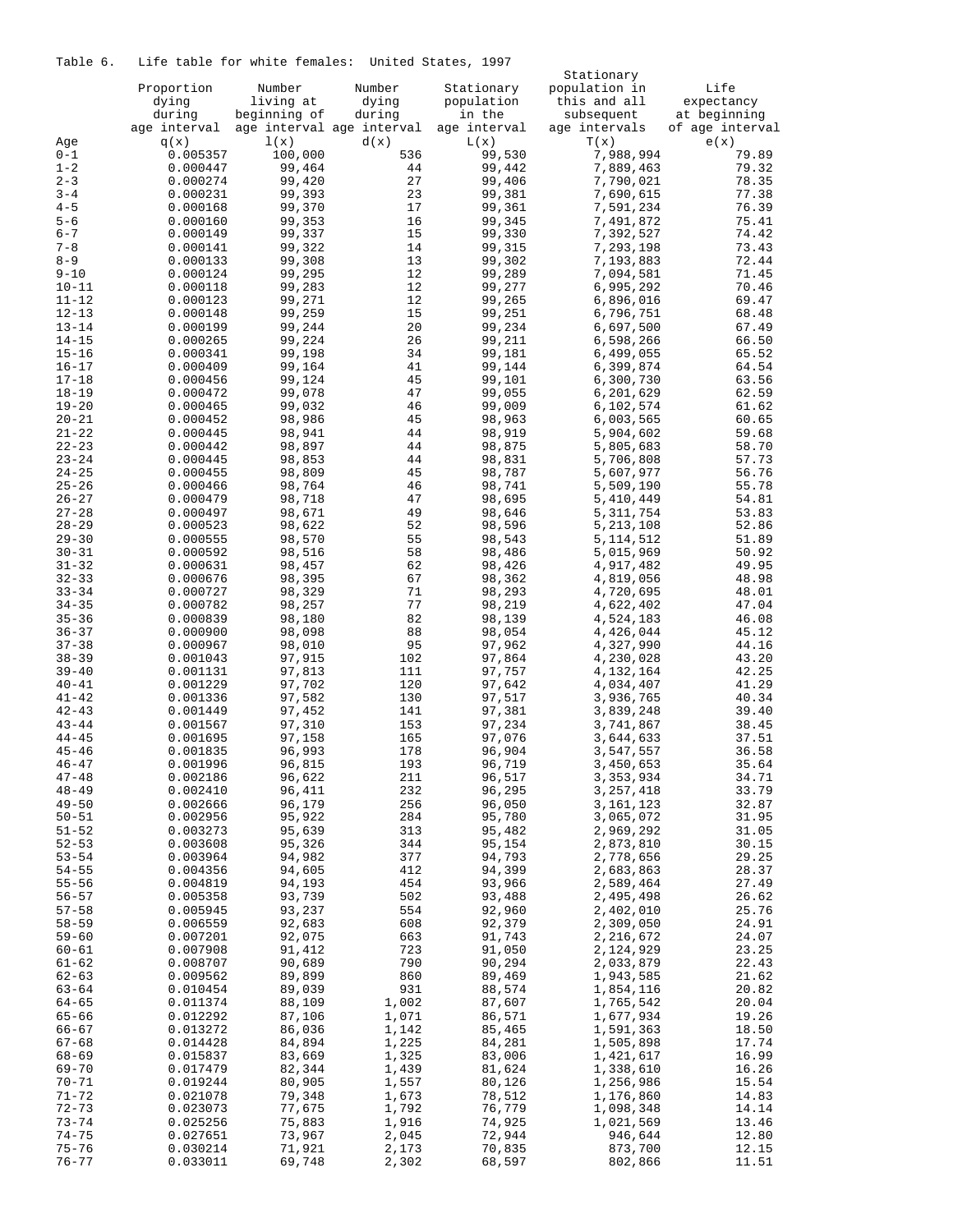Table 6. Life table for white females: United States, 1997--Con.

|            |              |              |                           |              | Stationary    |                 |
|------------|--------------|--------------|---------------------------|--------------|---------------|-----------------|
|            | Proportion   | Number       | Number                    | Stationary   | population in | Life            |
|            | dying        | living at    | dying                     | population   | this and all  | expectancy      |
|            | during       | beginning of | during                    | in the       | subsequent    | at beginning    |
|            | age interval |              | age interval age interval | age interval | age intervals | of age interval |
| Age        | q(x)         | 1(x)         | d(x)                      | L(x)         | T(x)          | e(x)            |
| $77 - 78$  | 0.036228     | 67,446       | 2,443                     | 66,224       | 734,269       | 10.89           |
| $78 - 79$  | 0.040023     | 65,002       | 2,602                     | 63,702       | 668,044       | 10.28           |
| $79 - 80$  | 0.044447     | 62,401       | 2,774                     | 61,014       | 604,343       | 9.68            |
| $80 - 81$  | 0.049386     | 59,627       | 2,945                     | 58,155       | 543,329       | 9.11            |
| $81 - 82$  | 0.054854     | 56,683       | 3,109                     | 55,128       | 485,174       | 8.56            |
| $82 - 83$  | 0.061137     | 53,573       | 3,275                     | 51,936       | 430,046       | 8.03            |
| $83 - 84$  | 0.068405     | 50,298       | 3,441                     | 48,578       | 378,110       | 7.52            |
| $84 - 85$  | 0.076746     | 46,857       | 3,596                     | 45,059       | 329,533       | 7.03            |
| $85 - 86$  | 0.085190     | 43,261       | 3,685                     | 41,419       | 284,473       | 6.58            |
| $86 - 87$  | 0.094583     | 39,576       | 3,743                     | 37,704       | 243,055       | 6.14            |
| $87 - 88$  | 0.104861     | 35,833       | 3,757                     | 33,954       | 205,351       | 5.73            |
| $88 - 89$  | 0.116166     | 32,075       | 3,726                     | 30,212       | 171,397       | 5.34            |
| $89 - 90$  | 0.128583     | 28,349       | 3,645                     | 26,526       | 141,185       | 4.98            |
| $90 - 91$  | 0.142037     | 24,704       | 3,509                     | 22,949       | 114,658       | 4.64            |
| $91 - 92$  | 0.156289     | 21,195       | 3,313                     | 19,539       | 91,709        | 4.33            |
| $92 - 93$  | 0.171178     | 17,882       | 3,061                     | 16,352       | 72,170        | 4.04            |
| $93 - 94$  | 0.186799     | 14,821       | 2,769                     | 13,437       | 55,818        | 3.77            |
| $94 - 95$  | 0.203267     | 12,053       | 2,450                     | 10,828       | 42,381        | 3.52            |
| $95 - 96$  | 0.220533     | 9,603        | 2,118                     | 8,544        | 31,553        | 3.29            |
| $96 - 97$  | 0.238331     | 7,485        | 1,784                     | 6,593        | 23,009        | 3.07            |
| $97 - 98$  | 0.256301     | 5,701        | 1,461                     | 4,971        | 16,416        | 2.88            |
| $98 - 99$  | 0.274252     | 4,240        | 1,163                     | 3,659        | 11,445        | 2.70            |
| $99 - 100$ | 0.292126     | 3,077        | 899                       | 2,628        | 7,787         | 2.53            |
| $100+$     | 1,00000      | 2,178        | 2,178                     | 5,159        | 5,159         | 2.37            |
|            |              |              |                           |              |               |                 |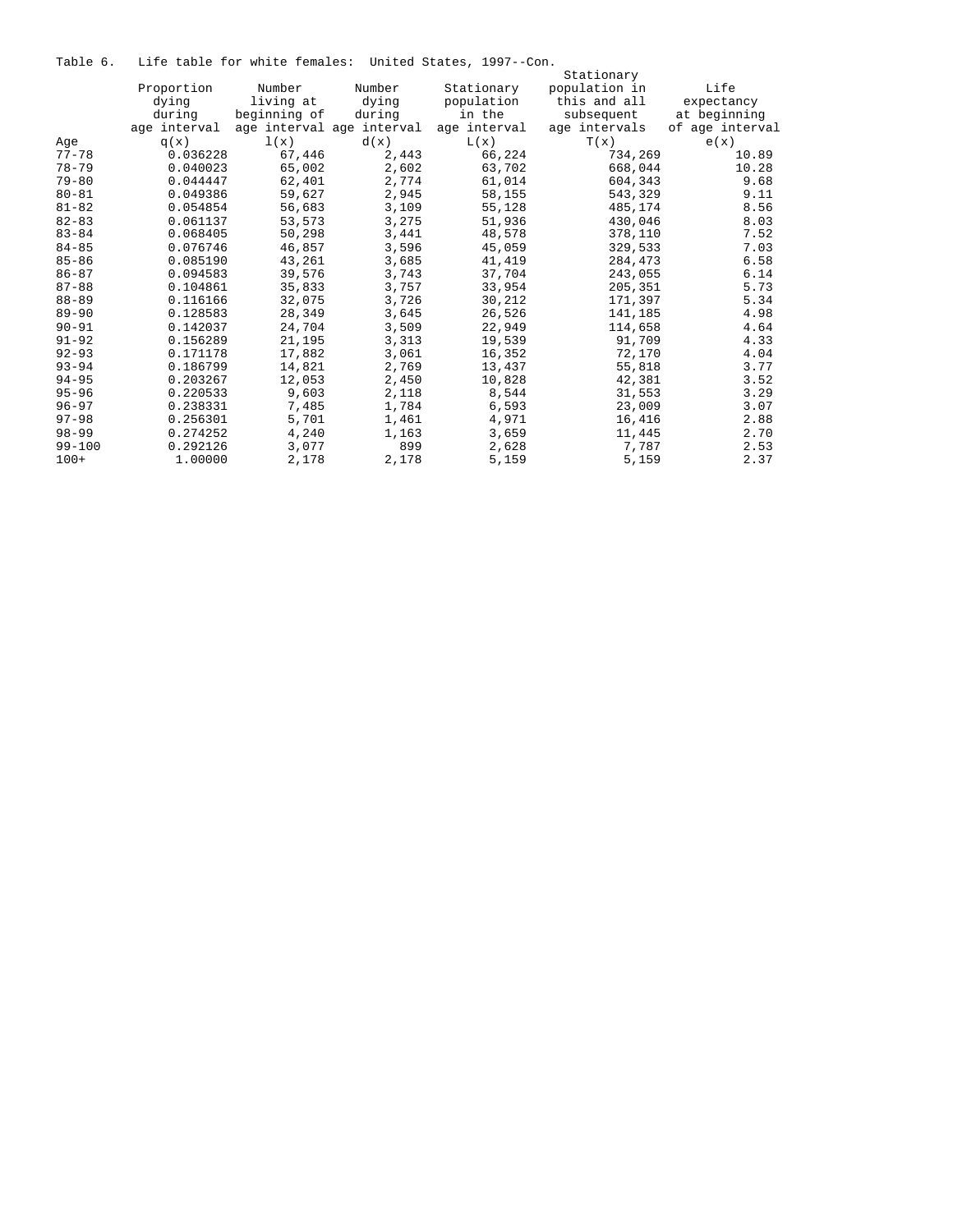Table 7. Life table for the black population: United States, 1997

|                        |                      | capic for the brack popuration. |                | UNILLED DEULLE,  | Stationary             |                 |
|------------------------|----------------------|---------------------------------|----------------|------------------|------------------------|-----------------|
|                        | Proportion           | Number                          | Number         | Stationary       | population in          | Life            |
|                        | dying                | living at                       | dying          | population       | this and all           | expectancy      |
|                        | during               | beginning of                    | during         | in the           | subsequent             | at beginning    |
|                        | age interval         | age interval age interval       |                | age interval     | age intervals          | of age interval |
| Age                    | q(x)                 | 1(x)                            | d(x)           | L(x)             | T(x)                   | e(x)            |
| $0 - 1$<br>$1 - 2$     | 0.014183             | 100,000<br>98,582               | 1,418<br>91    | 98,768<br>98,536 | 7,107,912              | 71.08<br>71.10  |
| $2 - 3$                | 0.000923<br>0.000623 | 98,491                          | 61             | 98,460           | 7,009,144<br>6,910,608 | 70.17           |
| $3 - 4$                | 0.000485             | 98,429                          | 48             | 98,406           | 6,812,148              | 69.21           |
| $4 - 5$                | 0.000357             | 98,382                          | 35             | 98,364           | 6,713,742              | 68.24           |
| $5 - 6$                | 0.000357             | 98,347                          | 35             | 98,329           | 6,615,378              | 67.27           |
| $6 - 7$                | 0.000330             | 98,311                          | 32             | 98,295           | 6,517,049              | 66.29           |
| $7 - 8$                | 0.000305             | 98,279                          | 30             | 98,264           | 6,418,754              | 65.31           |
| $8 - 9$                | 0.000274             | 98,249                          | 27             | 98,236           | 6,320,490              | 64.33           |
| $9 - 10$<br>$10 - 11$  | 0.000237<br>0.000206 | 98,222<br>98,199                | 23<br>20       | 98,210<br>98,189 | 6,222,254<br>6,124,044 | 63.35<br>62.36  |
| $11 - 12$              | 0.000202             | 98,179                          | 20             | 98,169           | 6,025,855              | 61.38           |
| $12 - 13$              | 0.000256             | 98,159                          | 25             | 98,146           | 5,927,687              | 60.39           |
| $13 - 14$              | 0.000384             | 98,134                          | 38             | 98,115           | 5,829,541              | 59.40           |
| $14 - 15$              | 0.000561             | 98,096                          | 55             | 98,068           | 5,731,426              | 58.43           |
| $15 - 16$              | 0.000753             | 98,041                          | 74             | 98,004           | 5,633,358              | 57.46           |
| $16 - 17$              | 0.000932             | 97,967                          | 91             | 97,921           | 5,535,354              | 56.50           |
| $17 - 18$<br>$18 - 19$ | 0.001096<br>0.001241 | 97,876<br>97,768                | 107<br>121     | 97,822<br>97,708 | 5,437,432<br>5,339,610 | 55.55<br>54.61  |
| $19 - 20$              | 0.001376             | 97,647                          | 134            | 97,580           | 5,241,902              | 53.68           |
| $20 - 21$              | 0.001528             | 97,513                          | 149            | 97,438           | 5, 144, 323            | 52.76           |
| $21 - 22$              | 0.001686             | 97,364                          | 164            | 97,282           | 5,046,884              | 51.84           |
| $22 - 23$              | 0.001808             | 97,200                          | 176            | 97,112           | 4,949,603              | 50.92           |
| $23 - 24$              | 0.001868             | 97,024                          | 181            | 96,933           | 4,852,491              | 50.01           |
| $24 - 25$              | 0.001880             | 96,843                          | 182            | 96,752           | 4,755,557              | 49.11           |
| $25 - 26$<br>$26 - 27$ | 0.001880<br>0.001893 | 96,661<br>96,479                | 182<br>183     | 96,570<br>96,388 | 4,658,806<br>4,562,236 | 48.20<br>47.29  |
| $27 - 28$              | 0.001922             | 96,296                          | 185            | 96,204           | 4,465,848              | 46.38           |
| $28 - 29$              | 0.001977             | 96,111                          | 190            | 96,016           | 4,369,645              | 45.46           |
| $29 - 30$              | 0.002056             | 95,921                          | 197            | 95,823           | 4,273,628              | 44.55           |
| $30 - 31$              | 0.002137             | 95,724                          | 205            | 95,622           | 4,177,806              | 43.64           |
| $31 - 32$              | 0.002225             | 95,519                          | 213            | 95,413           | 4,082,184              | 42.74           |
| $32 - 33$<br>$33 - 34$ | 0.002343<br>0.002499 | 95,307<br>95,084                | 223<br>238     | 95,195<br>94,965 | 3,986,771<br>3,891,576 | 41.83<br>40.93  |
| $34 - 35$              | 0.002683             | 94,846                          | 254            | 94,719           | 3,796,611              | 40.03           |
| $35 - 36$              | 0.002880             | 94,592                          | 272            | 94,455           | 3,701,892              | 39.14           |
| $36 - 37$              | 0.003082             | 94,319                          | 291            | 94,174           | 3,607,437              | 38.25           |
| $37 - 38$              | 0.003296             | 94,028                          | 310            | 93,873           | 3,513,263              | 37.36           |
| $38 - 39$<br>$39 - 40$ | 0.003525<br>0.003776 | 93,719<br>93,388                | 330<br>353     | 93,553<br>93,212 | 3,419,390<br>3,325,836 | 36.49<br>35.61  |
| $40 - 41$              | 0.004041             | 93,035                          | 376            | 92,848           | 3,232,624              | 34.75           |
| $41 - 42$              | 0.004329             | 92,660                          | 401            | 92,459           | 3,139,777              | 33.89           |
| $42 - 43$              | 0.004668             | 92,258                          | 431            | 92,043           | 3,047,318              | 33.03           |
| $43 - 44$              | 0.005074             | 91,828                          | 466            | 91,595           | 2,955,275              | 32.18           |
| $44 - 45$              | 0.005538             | 91,362                          | 506            | 91,109           | 2,863,680              | 31.34           |
| $45 - 46$<br>$46 - 47$ | 0.006071<br>0.006635 | 90,856<br>90,304                | 552<br>599     | 90,580<br>90,005 | 2,772,571<br>2,681,991 | 30.52<br>29.70  |
| $47 - 48$              | 0.007175             | 89,705                          | 644            | 89,383           | 2,591,987              | 28.89           |
| $48 - 49$              | 0.007658             | 89,061                          | 682            | 88,720           | 2,502,604              | 28.10           |
| $49 - 50$              | 0.008112             | 88,379                          | 717            | 88,021           | 2,413,883              | 27.31           |
| $50 - 51$              | 0.008611             | 87,662                          | 755            | 87,285           | 2,325,862              | 26.53           |
| $51 - 52$              | 0.009213             | 86,908                          | 801            | 86,507           | 2,238,577              | 25.76           |
| $52 - 53$<br>$53 - 54$ | 0.009891<br>0.010631 | 86,107<br>85,255                | 852<br>906     | 85,681<br>84,802 | 2,152,070<br>2,066,389 | 24.99<br>24.24  |
| $54 - 55$              | 0.011415             | 84,349                          | 963            | 83,867           | 1,981,587              | 23.49           |
| $55 - 56$              | 0.012208             | 83,386                          | 1,018          | 82,877           | 1,897,720              | 22.76           |
| $56 - 57$              | 0.013061             | 82,368                          | 1,076          | 81,830           | 1,814,843              | 22.03           |
| $57 - 58$              | 0.014064             | 81,292                          | 1,143          | 80,721           | 1,733,013              | 21.32           |
| $58 - 59$              | 0.015290             | 80,149                          | 1,225          | 79,536           | 1,652,292              | 20.62           |
| $59 - 60$<br>$60 - 61$ | 0.016718<br>0.018346 | 78,924<br>77,604                | 1,319<br>1,424 | 78,264<br>76,892 | 1,572,756<br>1,494,492 | 19.93<br>19.26  |
| $61 - 62$              | 0.020007             | 76,180                          | 1,524          | 75,418           | 1,417,600              | 18.61           |
| $62 - 63$              | 0.021472             | 74,656                          | 1,603          | 73,855           | 1,342,182              | 17.98           |
| $63 - 64$              | 0.022548             | 73,053                          | 1,647          | 72,230           | 1,268,327              | 17.36           |
| $64 - 65$              | 0.023334             | 71,406                          | 1,666          | 70,573           | 1,196,097              | 16.75           |
| $65 - 66$              | 0.023879             | 69,740                          | 1,665          | 68,907           | 1,125,524              | 16.14           |
| $66 - 67$<br>$67 - 68$ | 0.024589<br>0.025914 | 68,075<br>66,401                | 1,674<br>1,721 | 67,238<br>65,540 | 1,056,617<br>989,380   | 15.52<br>14.90  |
| $68 - 69$              | 0.028234             | 64,680                          | 1,826          | 63,767           | 923,839                | 14.28           |
| $69 - 70$              | 0.031485             | 62,854                          | 1,979          | 61,864           | 860,072                | 13.68           |
| $70 - 71$              | 0.035436             | 60,875                          | 2,157          | 59,796           | 798,208                | 13.11           |
| $71 - 72$              | 0.039491             | 58,718                          | 2,319          | 57,558           | 738,412                | 12.58           |
| $72 - 73$              | 0.043223             | 56,399                          | 2,438          | 55,180           | 680,854                | 12.07           |
| $73 - 74$<br>$74 - 75$ | 0.045984<br>0.047875 | 53,961<br>51,480                | 2,481<br>2,465 | 52,720<br>50,247 | 625,674<br>572,953     | 11.59<br>11.13  |
| $75 - 76$              | 0.049485             | 49,015                          | 2,426          | 47,802           | 522,706                | 10.66           |
| $76 - 77$              | 0.051499             | 46,590                          | 2,399          | 45,390           | 474,904                | 10.19           |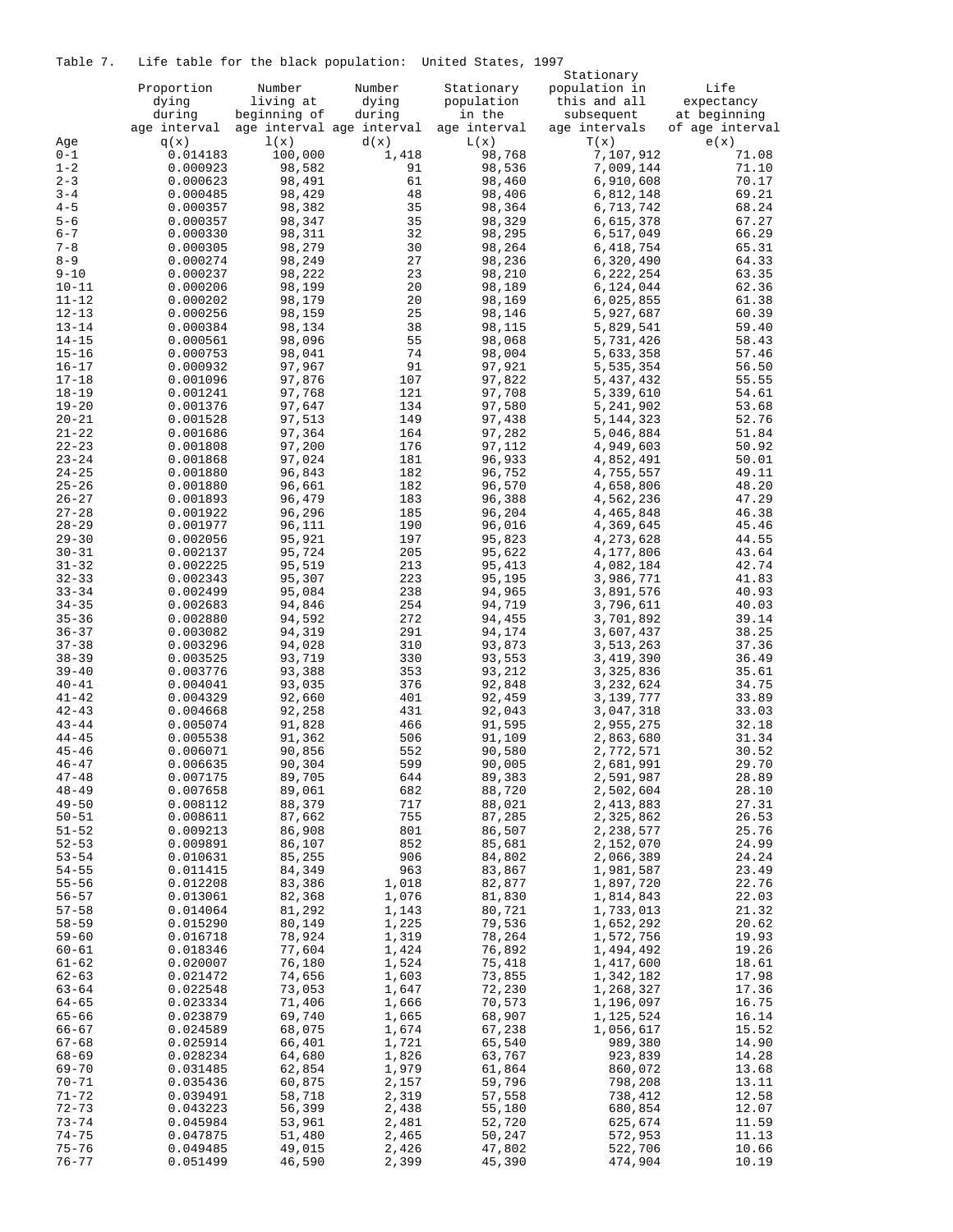|  |  |  |  | Table 7. Life table for the black population: United States, 1997--Con. |  |  |
|--|--|--|--|-------------------------------------------------------------------------|--|--|
|--|--|--|--|-------------------------------------------------------------------------|--|--|

|            |              | bile capie for che prachi poparacioni |                           |              |               |                 |
|------------|--------------|---------------------------------------|---------------------------|--------------|---------------|-----------------|
|            |              |                                       |                           |              | Stationary    |                 |
|            | Proportion   | Number                                | Number                    | Stationary   | population in | Life            |
|            | dying        | living at                             | dying                     | population   | this and all  | expectancy      |
|            | during       | beginning of                          | during                    | in the       | subsequent    | at beginning    |
|            | age interval |                                       | age interval age interval | age interval | age intervals | of age interval |
| Aqe        | q(x)         | 1(x)                                  | d(x)                      | L(x)         | T(x)          | e(x)            |
| $77 - 78$  | 0.054064     | 44,190                                | 2,389                     | 42,996       | 429,514       | 9.72            |
| $78 - 79$  | 0.057704     | 41,801                                | 2,412                     | 40,595       | 386,518       | 9.25            |
| $79 - 80$  | 0.062529     | 39,389                                | 2,463                     | 38,158       | 345,923       | 8.78            |
| $80 - 81$  | 0.068250     | 36,926                                | 2,520                     | 35,666       | 307,765       | 8.33            |
| $81 - 82$  | 0.074499     | 34,406                                | 2,563                     | 33,124       | 272,099       | 7.91            |
| $82 - 83$  | 0.081421     | 31,843                                | 2,593                     | 30,546       | 238,975       | 7.50            |
| $83 - 84$  | 0.088631     | 29,250                                | 2,592                     | 27,954       | 208,428       | 7.13            |
| $84 - 85$  | 0.095997     | 26,658                                | 2,559                     | 25,378       | 180,474       | 6.77            |
| $85 - 86$  | 0.102752     | 24,099                                | 2,476                     | 22,860       | 155,096       | 6.44            |
| $86 - 87$  | 0.109892     | 21,622                                | 2,376                     | 20,434       | 132,236       | 6.12            |
| $87 - 88$  | 0.117542     | 19,246                                | 2,262                     | 18,115       | 111,801       | 5.81            |
| $88 - 89$  | 0.125722     | 16,984                                | 2,135                     | 15,916       | 93,686        | 5.52            |
| $89 - 90$  | 0.134463     | 14,849                                | 1,997                     | 13,850       | 77.770        | 5.24            |
| $90 - 91$  | 0.143694     | 12,852                                | 1,847                     | 11,929       | 63,919        | 4.97            |
| $91 - 92$  | 0.153328     | 11,005                                | 1,687                     | 10,162       | 51,991        | 4.72            |
| $92 - 93$  | 0.163296     | 9,318                                 | 1,522                     | 8,557        | 41,829        | 4.49            |
| $93 - 94$  | 0.173558     | 7,796                                 | 1,353                     | 7,120        | 33,272        | 4.27            |
| $94 - 95$  | 0.184076     | 6,443                                 | 1,186                     | 5,850        | 26,152        | 4.06            |
| $95 - 96$  | 0.194859     | 5,257                                 | 1,024                     | 4,745        | 20,302        | 3.86            |
| $96 - 97$  | 0.205897     | 4,233                                 | 872                       | 3,797        | 15,557        | 3.68            |
| $97 - 98$  | 0.217210     | 3,361                                 | 730                       | 2,996        | 11,760        | 3.50            |
| $98 - 99$  | 0.228789     | 2,631                                 | 602                       | 2,330        | 8,763         | 3.33            |
| $99 - 100$ | 0.240622     | 2,029                                 | 488                       | 1,785        | 6,433         | 3.17            |
| $100+$     | 1.00000      | 1,541                                 | 1,541                     | 4,648        | 4,648         | 3.02            |
|            |              |                                       |                           |              |               |                 |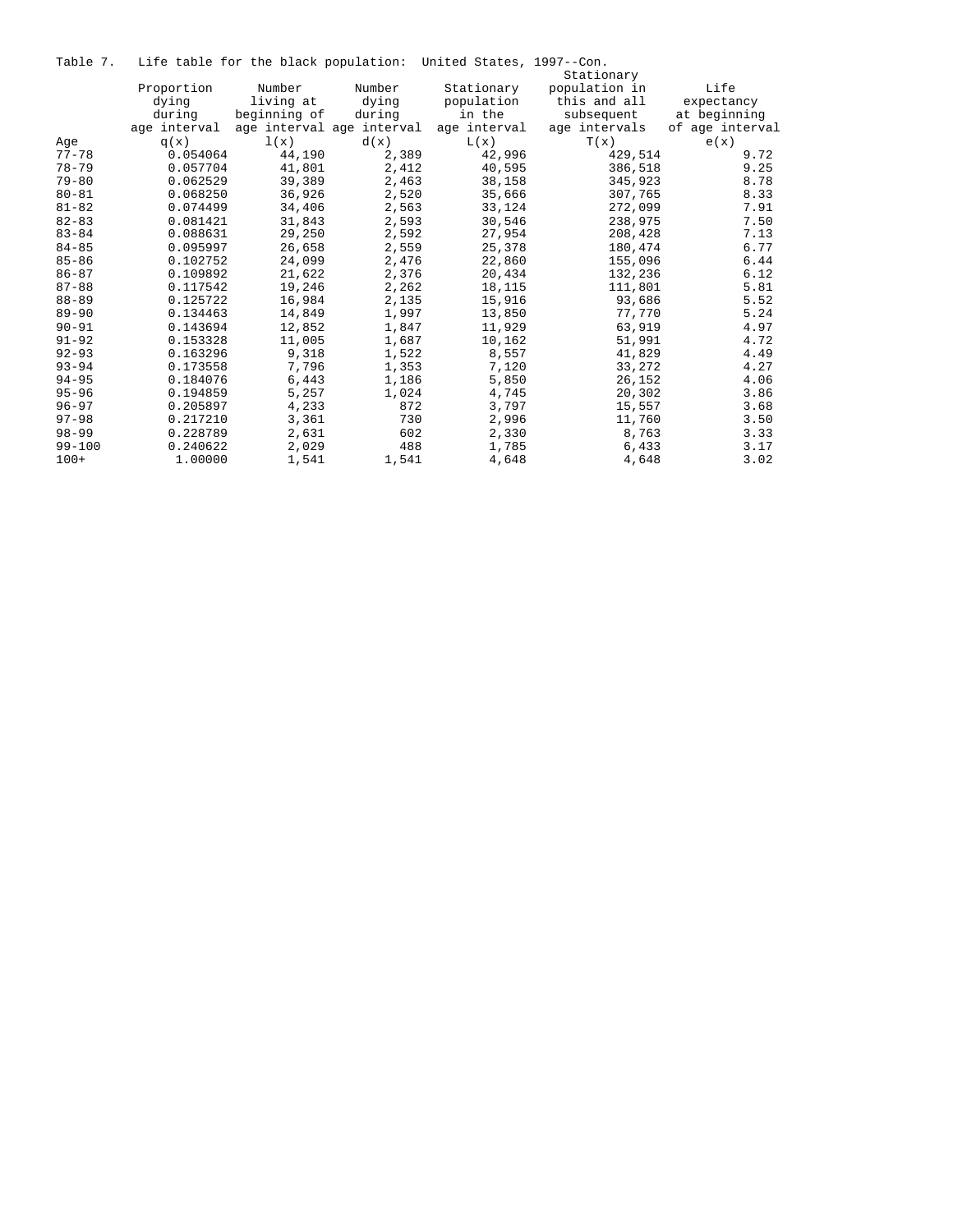Table 8. Life table for black males: United States, 1997

|           |              |                           |        |              | Stationary    |                 |
|-----------|--------------|---------------------------|--------|--------------|---------------|-----------------|
|           | Proportion   | Number                    | Number | Stationary   | population in | Life            |
|           | dying        | living at                 | dying  | population   | this and all  | expectancy      |
|           | during       | beginning of              | during | in the       | subsequent    | at beginning    |
|           | age interval | age interval age interval |        | age interval | age intervals | of age interval |
|           |              |                           |        |              |               |                 |
| Age       | q(x)         | 1(x)                      | d(x)   | L(x)         | T(x)          | e(x)            |
| $0 - 1$   | 0.015494     | 100,000                   | 1,549  | 98,657       | 6,715,423     | 67.15           |
| $1 - 2$   | 0.001047     | 98,451                    | 103    | 98,399       | 6,616,766     | 67.21           |
| $2 - 3$   | 0.000692     | 98,348                    | 68     | 98,314       | 6,518,367     | 66.28           |
| $3 - 4$   | 0.000579     | 98,280                    | 57     | 98,251       | 6,420,053     | 65.32           |
| $4 - 5$   | 0.000394     | 98,223                    | 39     | 98,203       | 6,321,802     | 64.36           |
| $5 - 6$   | 0.000380     | 98,184                    | 37     | 98,165       | 6,223,599     | 63.39           |
|           |              |                           |        |              |               |                 |
| $6 - 7$   | 0.000352     | 98,147                    | 35     | 98,129       | 6,125,434     | 62.41           |
| $7 - 8$   | 0.000325     | 98,112                    | 32     | 98,096       | 6,027,304     | 61.43           |
| $8 - 9$   | 0.000284     | 98,080                    | 28     | 98,066       | 5,929,208     | 60.45           |
| $9 - 10$  | 0.000230     | 98,052                    | 23     | 98,041       | 5,831,142     | 59.47           |
| $10 - 11$ | 0.000183     | 98,030                    | 18     | 98,021       | 5,733,101     | 58.48           |
| $11 - 12$ | 0.000182     | 98,012                    | 18     | 98,003       | 5,635,080     | 57.49           |
|           |              | 97,994                    | 27     | 97,980       |               |                 |
| $12 - 13$ | 0.000277     |                           |        |              | 5,537,077     | 56.50           |
| $13 - 14$ | 0.000495     | 97,967                    | 48     | 97,943       | 5,439,097     | 55.52           |
| $14 - 15$ | 0.000791     | 97,918                    | 77     | 97,880       | 5,341,154     | 54.55           |
| $15 - 16$ | 0.001109     | 97,841                    | 109    | 97,787       | 5, 243, 274   | 53.59           |
| $16 - 17$ | 0.001403     | 97,732                    | 137    | 97,664       | 5,145,488     | 52.65           |
| $17 - 18$ | 0.001674     | 97,595                    | 163    | 97,514       | 5,047,824     | 51.72           |
| $18 - 19$ | 0.001918     | 97,432                    | 187    | 97,338       | 4,950,310     | 50.81           |
|           |              |                           |        |              |               |                 |
| $19 - 20$ | 0.002149     | 97,245                    | 209    | 97,141       | 4,852,972     | 49.90           |
| $20 - 21$ | 0.002410     | 97,036                    | 234    | 96,919       | 4,755,831     | 49.01           |
| $21 - 22$ | 0.002680     | 96,802                    | 259    | 96,672       | 4,658,912     | 48.13           |
| $22 - 23$ | 0.002874     | 96,543                    | 277    | 96,404       | 4,562,240     | 47.26           |
| $23 - 24$ | 0.002944     | 96,265                    | 283    | 96,124       | 4,465,836     | 46.39           |
| $24 - 25$ | 0.002916     | 95,982                    | 280    | 95,842       | 4,369,712     | 45.53           |
| $25 - 26$ | 0.002855     | 95,702                    | 273    | 95,565       | 4,273,870     | 44.66           |
|           |              |                           |        |              |               |                 |
| $26 - 27$ | 0.002815     | 95,429                    | 269    | 95,294       | 4,178,305     | 43.78           |
| $27 - 28$ | 0.002806     | 95,160                    | 267    | 95,027       | 4,083,011     | 42.91           |
| $28 - 29$ | 0.002851     | 94,893                    | 271    | 94,758       | 3,987,984     | 42.03           |
| $29 - 30$ | 0.002941     | 94,623                    | 278    | 94,483       | 3,893,226     | 41.14           |
| $30 - 31$ | 0.003038     | 94,344                    | 287    | 94,201       | 3,798,743     | 40.26           |
| $31 - 32$ | 0.003137     | 94,058                    | 295    | 93,910       | 3,704,541     | 39.39           |
| $32 - 33$ | 0.003266     | 93,763                    | 306    | 93,610       | 3,610,631     | 38.51           |
|           |              |                           |        |              |               |                 |
| $33 - 34$ | 0.003431     | 93,456                    | 321    | 93,296       | 3,517,022     | 37.63           |
| $34 - 35$ | 0.003625     | 93,136                    | 338    | 92,967       | 3,423,726     | 36.76           |
| $35 - 36$ | 0.003833     | 92,798                    | 356    | 92,620       | 3,330,759     | 35.89           |
| $36 - 37$ | 0.004056     | 92,443                    | 375    | 92,255       | 3,238,138     | 35.03           |
| $37 - 38$ | 0.004308     | 92,068                    | 397    | 91,869       | 3, 145, 883   | 34.17           |
| $38 - 39$ | 0.004601     | 91,671                    | 422    | 91,460       | 3,054,014     | 33.31           |
| $39 - 40$ | 0.004936     | 91,249                    | 450    | 91,024       | 2,962,554     | 32.47           |
|           |              |                           |        |              |               |                 |
| $40 - 41$ | 0.005293     | 90,799                    | 481    | 90,558       | 2,871,530     | 31.63           |
| $41 - 42$ | 0.005680     | 90,318                    | 513    | 90,062       | 2,780,972     | 30.79           |
| $42 - 43$ | 0.006147     | 89,805                    | 552    | 89,529       | 2,690,910     | 29.96           |
| $43 - 44$ | 0.006716     | 89,253                    | 599    | 88,953       | 2,601,381     | 29.15           |
| $44 - 45$ | 0.007379     | 88,654                    | 654    | 88,326       | 2,512,428     | 28.34           |
| $45 - 46$ | 0.008151     | 87,999                    | 717    | 87,641       | 2,424,101     | 27.55           |
| $46 - 47$ | 0.008968     | 87,282                    | 783    | 86,891       | 2,336,460     | 26.77           |
| $47 - 48$ | 0.009740     | 86,499                    | 842    | 86,078       | 2,249,570     | 26.01           |
|           |              |                           |        |              |               |                 |
| $48 - 49$ | 0.010399     | 85,657                    | 891    | 85,211       | 2,163,492     | 25.26           |
| $49 - 50$ | 0.010984     | 84,766                    | 931    | 84,301       | 2,078,280     | 24.52           |
| $50 - 51$ | 0.011612     | 83,835                    | 974    | 83,348       | 1,993,980     | 23.78           |
| $51 - 52$ | 0.012380     | 82,862                    | 1,026  | 82,349       | 1,910,632     | 23.06           |
| $52 - 53$ | 0.013250     | 81,836                    | 1,084  | 81,294       | 1,828,283     | 22.34           |
| $53 - 54$ | 0.014216     | 80,751                    | 1,148  | 80,177       | 1,746,989     | 21.63           |
| $54 - 55$ | 0.015255     | 79,603                    | 1,214  | 78,996       | 1,666,812     | 20.94           |
| $55 - 56$ | 0.016297     | 78,389                    | 1,278  | 77,750       | 1,587,816     | 20.26           |
|           |              |                           |        |              |               |                 |
| $56 - 57$ | 0.017405     | 77,112                    | 1,342  | 76,440       | 1,510,066     | 19.58           |
| $57 - 58$ | 0.018719     | 75,769                    | 1,418  | 75,060       | 1,433,625     | 18.92           |
| $58 - 59$ | 0.020345     | 74,351                    | 1,513  | 73,595       | 1,358,565     | 18.27           |
| $59 - 60$ | 0.022250     | 72,838                    | 1,621  | 72,028       | 1,284,970     | 17.64           |
| 60-61     | 0.024429     | 71,218                    | 1,740  | 70,348       | 1,212,942     | 17.03           |
| $61 - 62$ | 0.026635     | 69,478                    | 1,851  | 68,553       | 1,142,594     | 16.45           |
| $62 - 63$ | 0.028529     | 67,627                    | 1,929  | 66,663       | 1,074,042     | 15.88           |
|           |              |                           |        |              |               |                 |
| $63 - 64$ | 0.029814     | 65,698                    | 1,959  | 64,719       | 1,007,379     | 15.33           |
| 64-65     | 0.030629     | 63,739                    | 1,952  | 62,763       | 942,660       | 14.79           |
| 65-66     | 0.031094     | 61,787                    | 1,921  | 60,826       | 879,897       | 14.24           |
| 66-67     | 0.031759     | 59,866                    | 1,901  | 58,915       | 819,071       | 13.68           |
| 67-68     | 0.033184     | 57,965                    | 1,923  | 57,003       | 760,155       | 13.11           |
| 68-69     | 0.035871     | 56,041                    | 2,010  | 55,036       | 703,153       | 12.55           |
| 69-70     | 0.039779     | 54,031                    | 2,149  | 52,956       | 648,117       | 12.00           |
| $70 - 71$ | 0.044606     | 51,882                    | 2,314  | 50,724       | 595,160       | 11.47           |
|           |              |                           |        |              |               |                 |
| $71 - 72$ | 0.049628     | 49,567                    | 2,460  | 48,337       | 544,436       | 10.98           |
| $72 - 73$ | 0.054390     | 47,107                    | 2,562  | 45,826       | 496,099       | 10.53           |
| $73 - 74$ | 0.058025     | 44,545                    | 2,585  | 43,253       | 450,272       | 10.11           |
| $74 - 75$ | 0.060562     | 41,961                    | 2,541  | 40,690       | 407,019       | 9.70            |
| $75 - 76$ | 0.062781     | 39,419                    | 2,475  | 38,182       | 366,330       | 9.29            |
| $76 - 77$ | 0.065477     | 36,945                    | 2,419  | 35,735       | 328,148       | 8.88            |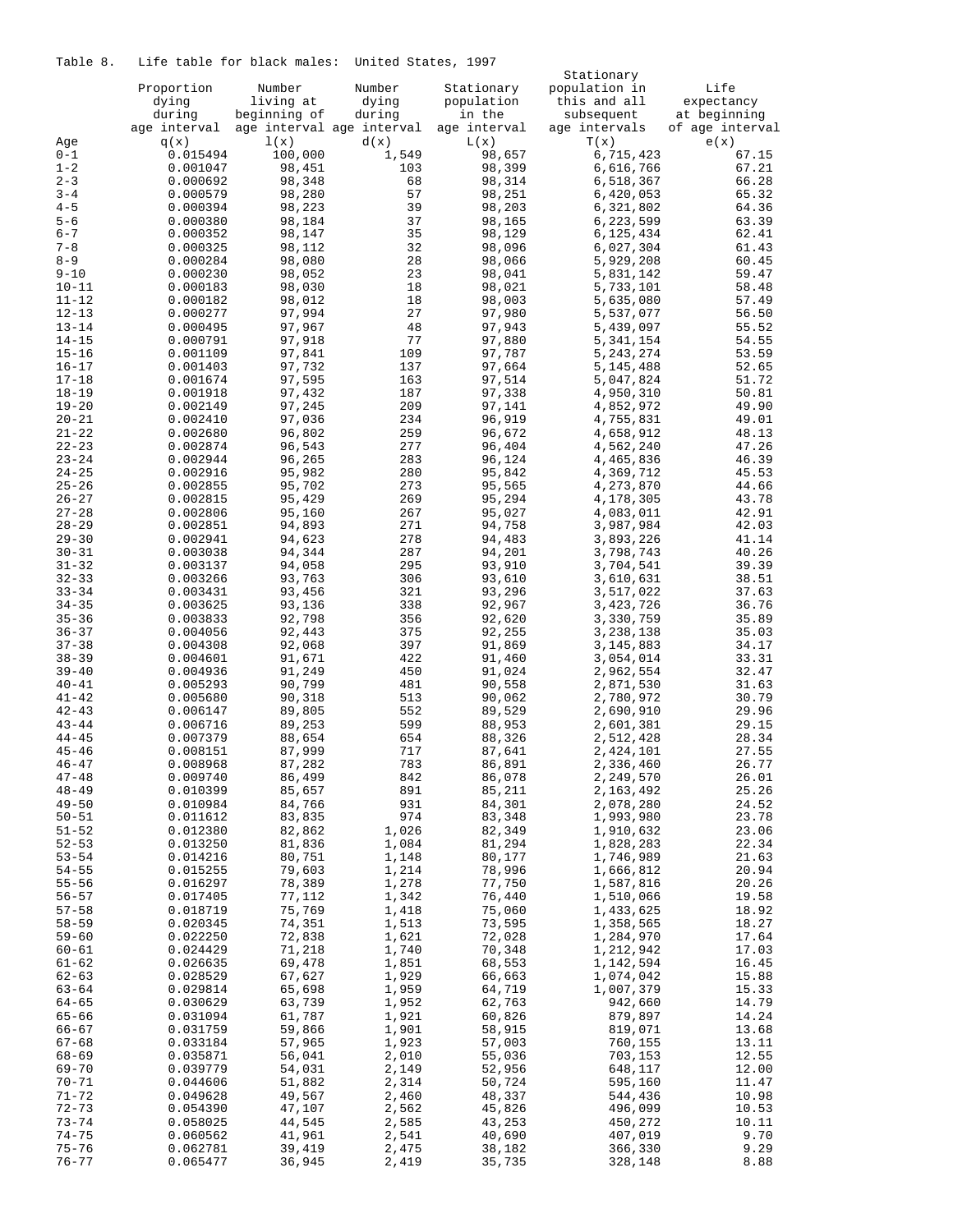Table 8. Life table for black males: United States, 1997--Con.

|            |              |              |                           |              | Stationary    |                 |
|------------|--------------|--------------|---------------------------|--------------|---------------|-----------------|
|            | Proportion   | Number       | Number                    | Stationary   | population in | Life            |
|            | dying        | living at    | dying                     | population   | this and all  | expectancy      |
|            | during       | beginning of | during                    | in the       | subsequent    | at beginning    |
|            | age interval |              | age interval age interval | age interval | age intervals | of age interval |
| Age        | q(x)         | 1(x)         | d(x)                      | L(x)         | T(x)          | e(x)            |
| $77 - 78$  | 0.068659     | 34,525       | 2,370                     | 33,340       | 292,413       | 8.47            |
| $78 - 79$  | 0.072931     | 32,155       | 2,345                     | 30,982       | 259,072       | 8.06            |
| $79 - 80$  | 0.078545     | 29,810       | 2,341                     | 28,639       | 228,090       | 7.65            |
| $80 - 81$  | 0.085445     | 27,469       | 2,347                     | 26,295       | 199,451       | 7.26            |
| $81 - 82$  | 0.093270     | 25,121       | 2,343                     | 23,950       | 173,156       | 6.89            |
| $82 - 83$  | 0.101910     | 22,778       | 2,321                     | 21,618       | 149,206       | 6.55            |
| $83 - 84$  | 0.110349     | 20,457       | 2,257                     | 19,328       | 127,588       | 6.24            |
| $84 - 85$  | 0.118075     | 18,200       | 2,149                     | 17,125       | 108,260       | 5.95            |
| $85 - 86$  | 0.125451     | 16,051       | 2,014                     | 15,044       | 91,134        | 5.68            |
| $86 - 87$  | 0.133095     | 14,037       | 1,868                     | 13,103       | 76,091        | 5.42            |
| $87 - 88$  | 0.141104     | 12,169       | 1,717                     | 11,310       | 62,988        | 5.18            |
| $88 - 89$  | 0.149498     | 10,452       | 1,563                     | 9,671        | 51,677        | 4.94            |
| $89 - 90$  | 0.158249     | 8,889        | 1,407                     | 8,186        | 42,007        | 4.73            |
| $90 - 91$  | 0.167265     | 7,483        | 1,252                     | 6,857        | 33,821        | 4.52            |
| $91 - 92$  | 0.176474     | 6,231        | 1,100                     | 5,681        | 26,964        | 4.33            |
| $92 - 93$  | 0.185774     | 5,131        | 953                       | 4,655        | 21,283        | 4.15            |
| $93 - 94$  | 0.195074     | 4,178        | 815                       | 3,771        | 16,628        | 3.98            |
| $94 - 95$  | 0.204319     | 3,363        | 687                       | 3,019        | 12,857        | 3.82            |
| $95 - 96$  | 0.213510     | 2,676        | 571                       | 2,390        | 9,838         | 3.68            |
| $96 - 97$  | 0.222682     | 2,105        | 469                       | 1,870        | 7,448         | 3.54            |
| $97 - 98$  | 0.231835     | 1,636        | 379                       | 1,446        | 5,577         | 3.41            |
| $98 - 99$  | 0.240989     | 1,257        | 303                       | 1,105        | 4,131         | 3.29            |
| $99 - 100$ | 0.250133     | 954          | 239                       | 835          | 3,026         | 3.17            |
| $100+$     | 1,00000      | 715          | 715                       | 2,191        | 2,191         | 3.06            |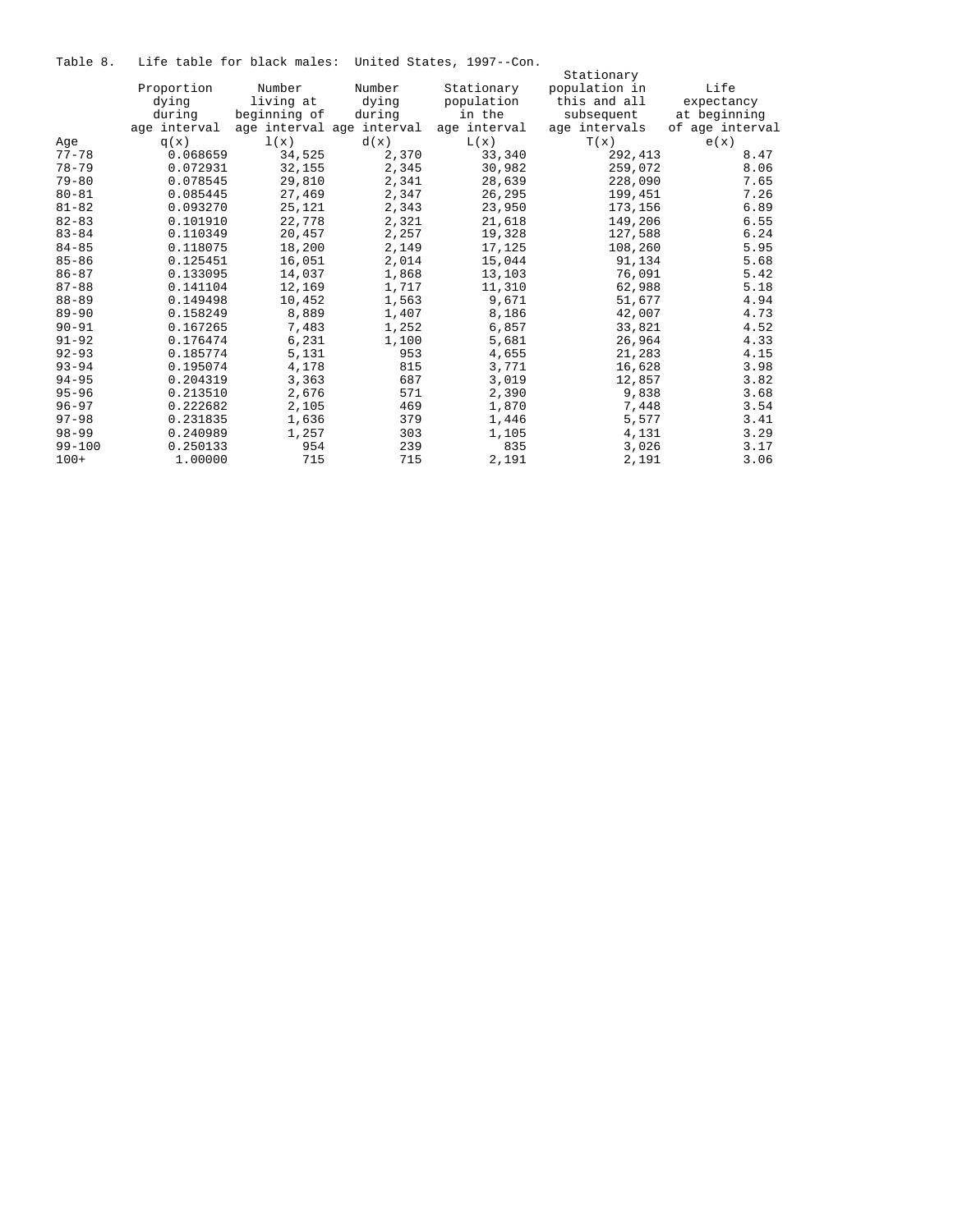Table 9. Life table for black females: United States, 1997

|                        |                      |                  |                           |                  | Stationary             |                 |
|------------------------|----------------------|------------------|---------------------------|------------------|------------------------|-----------------|
|                        | Proportion           | Number           | Number                    | Stationary       | population in          | Life            |
|                        | dying                | living at        | dying                     | population       | this and all           | expectancy      |
|                        | during               | beginning of     | during                    | in the           | subsequent             | at beginning    |
|                        | age interval         |                  | age interval age interval | age interval     | age intervals          | of age interval |
| Age                    | q(x)                 | 1(x)             | d(x)                      | L(x)             | T(x)                   | e(x)            |
| $0 - 1$                | 0.012832             | 100,000          | 1,283                     | 98,882           | 7,473,657              | 74.74           |
| $1 - 2$                | 0.000796             | 98,717           | 79                        | 98,678           | 7,374,775              | 74.71           |
| $2 - 3$                | 0.000552             | 98,638           | 54                        | 98,611           | 7,276,097              | 73.77           |
| $3 - 4$                | 0.000389             | 98,584           | 38                        | 98,565           | 7,177,486              | 72.81           |
| $4 - 5$                | 0.000319             | 98,545           | 31                        | 98,530           | 7,078,922              | 71.83           |
| $5 - 6$                | 0.000333             | 98,514           | 33                        | 98,498           | 6,980,392              | 70.86           |
| $6 - 7$                | 0.000307             | 98,481           | 30                        | 98,466           | 6,881,894              | 69.88           |
| $7 - 8$                | 0.000285             | 98,451           | 28                        | 98,437           | 6,783,428              | 68.90           |
| $8 - 9$                | 0.000265             | 98,423           | 26                        | 98,410           | 6,684,991              | 67.92           |
| $9 - 10$               | 0.000245             | 98,397           | 24                        | 98,385           | 6,586,581              | 66.94           |
| $10 - 11$              | 0.000229             | 98,373           | 23                        | 98,362           | 6,488,196              | 65.96           |
| $11 - 12$              | 0.000223             | 98,350           | 22                        | 98,339           | 6,389,835              | 64.97           |
| $12 - 13$              | 0.000235             | 98,328           | 23                        | 98,317           | 6,291,495              | 63.98           |
| $13 - 14$              | 0.000270             | 98,305           | 27                        | 98,292           | 6,193,179              | 63.00           |
| $14 - 15$              | 0.000322             | 98,279           | 32                        | 98,263           | 6,094,887              | 62.02           |
| $15 - 16$              | 0.000382             | 98,247           | 38                        | 98,228           | 5,996,624              | 61.04           |
| $16 - 17$              | 0.000442             | 98,210           | 43                        | 98,188           | 5,898,395              | 60.06           |
| $17 - 18$              | 0.000496             | 98,166           | 49                        | 98,142           | 5,800,208              | 59.09           |
| $18 - 19$              | 0.000543             | 98,118           | 53                        | 98,091           | 5,702,066              | 58.11           |
| $19 - 20$              | 0.000588             | 98,064           | 58                        | 98,035           | 5,603,975              | 57.15           |
| $20 - 21$              | 0.000640             | 98,006           | 63                        | 97,975           | 5,505,940              | 56.18           |
| $21 - 22$              | 0.000700             | 97,944           | 69                        | 97,910           | 5,407,964              | 55.21           |
| $22 - 23$              | 0.000765             | 97,875           | 75                        | 97,838           | 5,310,055              | 54.25           |
| $23 - 24$              | 0.000830             | 97,800           | 81                        | 97,760           | 5, 212, 217            | 53.29           |
| $24 - 25$              | 0.000894             | 97,719           | 87                        | 97,676           | 5, 114, 457            | 52.34           |
| $25 - 26$              | 0.000962             | 97,632           | 94                        | 97,585           | 5,016,782              | 51.38           |
| $26 - 27$              | 0.001036             | 97,538           | 101                       | 97,487           | 4,919,197              | 50.43           |
| $27 - 28$              | 0.001110             | 97,437           | 108                       | 97,383           | 4,821,709              | 49.49           |
| $28 - 29$              | 0.001182             | 97,329           | 115                       | 97,271           | 4,724,327              | 48.54           |
| $29 - 30$              | 0.001258             | 97,214           | 122                       | 97,153           | 4,627,055              | 47.60           |
| $30 - 31$              | 0.001331             | 97,091           | 129                       | 97,027           | 4,529,903              | 46.66           |
| $31 - 32$              | 0.001414             | 96,962           | 137                       | 96,894           | 4,432,876              | 45.72           |
| $32 - 33$              | 0.001527             | 96,825           | 148                       | 96,751           | 4,335,982              | 44.78           |
| $33 - 34$              | 0.001675             | 96,677           | 162                       | 96,596           | 4,239,231              | 43.85           |
| $34 - 35$              | 0.001850             | 96,515           | 179                       | 96,426           | 4,142,635              | 42.92           |
| $35 - 36$              | 0.002035             | 96,337           | 196                       | 96,239           | 4,046,209              | 42.00           |
| $36 - 37$              | 0.002218             | 96,141           | 213                       | 96,034           | 3,949,970              | 41.09           |
| $37 - 38$              | 0.002397             | 95,928<br>95,698 | 230<br>246                | 95,813<br>95,575 | 3,853,936              | 40.18           |
| $38 - 39$<br>$39 - 40$ | 0.002571<br>0.002749 | 95,452           | 262                       | 95,320           | 3,758,123<br>3,662,549 | 39.27<br>38.37  |
| $40 - 41$              | 0.002934             | 95,189           | 279                       | 95,049           | 3,567,228              | 37.48           |
| $41 - 42$              | 0.003137             | 94,910           | 298                       | 94,761           | 3, 472, 179            | 36.58           |
| $42 - 43$              | 0.003370             | 94,612           | 319                       | 94,453           | 3,377,418              | 35.70           |
| $43 - 44$              | 0.003640             | 94,293           | 343                       | 94,122           | 3,282,965              | 34.82           |
| $44 - 45$              | 0.003944             | 93,950           | 371                       | 93,765           | 3,188,844              | 33.94           |
| $45 - 46$              | 0.004289             | 93,579           | 401                       | 93,379           | 3,095,079              | 33.07           |
| $46 - 47$              | 0.004654             | 93,178           | 434                       | 92,961           | 3,001,700              | 32.21           |
| $47 - 48$              | 0.005019             | 92,744           | 465                       | 92,512           | 2,908,739              | 31.36           |
| $48 - 49$              | 0.005370             | 92,279           | 496                       | 92,031           | 2,816,227              | 30.52           |
| $49 - 50$              | 0.005726             | 91,783           | 526                       | 91,521           | 2,724,196              | 29.68           |
| $50 - 51$              | 0.006132             | 91,258           | 560                       | 90,978           | 2,632,675              | 28.85           |
| $51 - 52$              | 0.006614             | 90,698           | 600                       | 90,398           | 2,541,697              | 28.02           |
| $52 - 53$              | 0.007154             | 90,098           | 645                       | 89,776           | 2,451,299              | 27.21           |
| $53 - 54$              | 0.007732             | 89,454           | 692                       | 89,108           | 2,361,523              | 26.40           |
| $54 - 55$              | 0.008337             | 88,762           | 740                       | 88,392           | 2, 272, 415            | 25.60           |
| $55 - 56$              | 0.008956             | 88,022           | 788                       | 87,628           | 2,184,023              | 24.81           |
| $56 - 57$              | 0.009631             | 87,234           | 840                       | 86,814           | 2,096,395              | 24.03           |
| $57 - 58$              | 0.010417             | 86,394           | 900                       | 85,944           | 2,009,581              | 23.26           |
| $58 - 59$              | 0.011364             | 85,494           | 972                       | 85,008           | 1,923,637              | 22.50           |
| $59 - 60$              | 0.012460             | 84,522           | 1,053                     | 83,996           | 1,838,630              | 21.75           |
| $60 - 61$              | 0.013712             | 83,469           | 1,144                     | 82,897           | 1,754,634              | 21.02           |
| $61 - 62$              | 0.015004             | 82,324           | 1,235                     | 81,707           | 1,671,737              | 20.31           |
| $62 - 63$              | 0.016177             | 81,089           | 1,312                     | 80,433           | 1,590,030              | 19.61           |
| $63 - 64$              | 0.017100             | 79,778           | 1,364                     | 79,095           | 1,509,597              | 18.92           |
| 64-65                  | 0.017847             | 78,413           | 1,399                     | 77,714           | 1,430,502              | 18.24           |
| $65 - 66$              | 0.018425             | 77,014           | 1,419                     | 76,304           | 1,352,788              | 17.57           |
| $66 - 67$              | 0.019149             | 75,595           | 1,448                     | 74,871           | 1,276,483              | 16.89           |
| $67 - 68$              | 0.020409             | 74,147           | 1,513                     | 73,391           | 1,201,612              | 16.21           |
| $68 - 69$              | 0.022510             | 72,634           | 1,635                     | 71,817           | 1,128,222              | 15.53           |
| $69 - 70$              | 0.025376             | 70,999           | 1,802                     | 70,098           | 1,056,405              | 14.88           |
| 70-71                  | 0.028832             | 69,197           | 1,995                     | 68,200           | 986,307                | 14.25           |
| $71 - 72$              | 0.032355             | 67,202           | 2,174                     | 66,115           | 918,107                | 13.66           |
| $72 - 73$              | 0.035530             | 65,028           | 2,310                     | 63,873           | 851,991                | 13.10           |
| $73 - 74$              | 0.037825             | 62,718           | 2,372                     | 61,531           | 788,119                | 12.57           |
| $74 - 75$              | 0.039381             | 60,345           | 2,376                     | 59,157           | 726,587                | 12.04           |
| $75 - 76$              | 0.040677             | 57,969           | 2,358                     | 56,790           | 667,430                | 11.51           |
| $76 - 77$              | 0.042363             | 55,611           | 2,356                     | 54,433           | 610,640                | 10.98           |